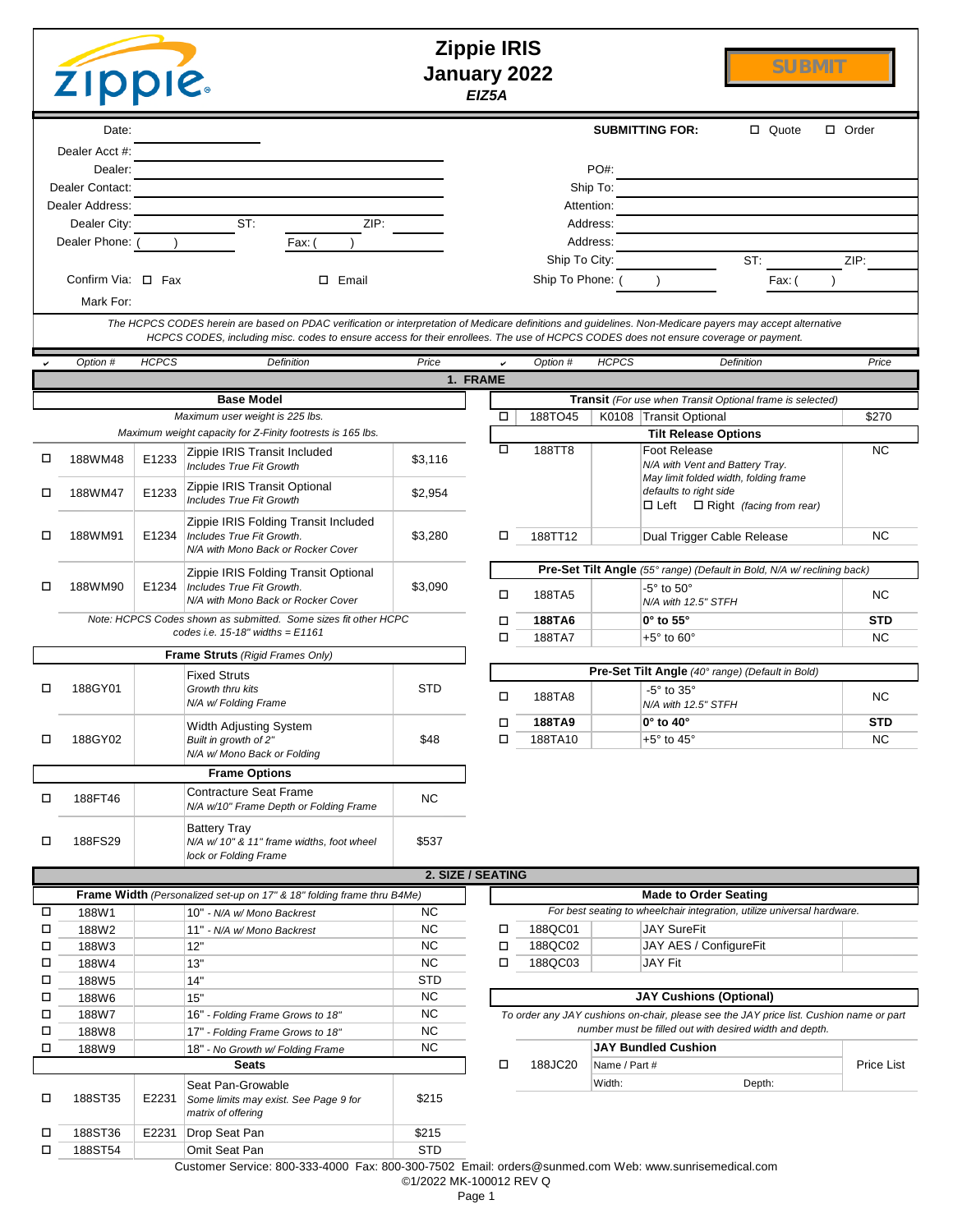# **2. SIZE / SEATING CONT.**

|                              | <b>Frame Depth</b>                                                                                                                                                 |                             |               |                                 |                            |                                       |         |                                                                      |           |  |
|------------------------------|--------------------------------------------------------------------------------------------------------------------------------------------------------------------|-----------------------------|---------------|---------------------------------|----------------------------|---------------------------------------|---------|----------------------------------------------------------------------|-----------|--|
|                              |                                                                                                                                                                    |                             |               | (Choose Selections from A OR B) |                            |                                       |         |                                                                      |           |  |
|                              | Selection A: Frame Depth Set up By Zippie                                                                                                                          |                             |               |                                 |                            | <b>Selection B: Frame Depth Range</b> |         |                                                                      |           |  |
|                              |                                                                                                                                                                    | <b>Desired Seat Depth</b>   |               |                                 |                            | $\Box$                                | 188SN01 | Short Seat Frame 10"-14"                                             | <b>NC</b> |  |
| $\Box$ 10"                   | $\Box$<br>11"                                                                                                                                                      | $\Box$ 12"                  | $\Box$ 13"    | $\square$ 14"                   |                            | □                                     | 188SN02 | Medium Seat Frame 12"-16"                                            | <b>NC</b> |  |
| $\square$ 15"                | $\square$ 16"                                                                                                                                                      | $\Box$ 17"                  | $\square$ 18" |                                 |                            | □                                     | 188SN03 | Long Seat Frame 14"-18"                                              | <b>NC</b> |  |
| $\Box$ 3"<br>$\Box$<br>Flush | <b>Back Type</b><br>$\mathbf{m}$<br>$\square$ 2"<br>$\Box$ 1"<br><b>Back Type</b><br>$\square$ -2"<br>3" forward (+3")<br>≃<br>$\Box$ -1"<br>O<br>2" forward (+2") |                             |               |                                 |                            |                                       |         |                                                                      |           |  |
|                              |                                                                                                                                                                    |                             |               | $1"$ forward $(+1")$<br>Flush   |                            |                                       |         | <b>Selection B: Frame Depth</b>                                      |           |  |
|                              | 1" rearward (-1")<br>$6$ $2$ " rearward $(-2)$ ")<br>This section determines frame length                                                                          |                             |               |                                 | from                       | □                                     | 188FD1  | 10" rec. w/ Short Seat Frame<br>N/A with Contracture Footrest System | <b>NC</b> |  |
|                              |                                                                                                                                                                    |                             |               |                                 |                            | □                                     | 188FD2  | 11" rec. w/ Short Seat Frame                                         | <b>NC</b> |  |
|                              |                                                                                                                                                                    | Top of Cushion to Seat Rail |               |                                 | ت<br>$\mathbf{\omega}$     | □                                     | 188FD3  | 12" rec. w/ Short Seat Frame                                         | NC.       |  |
| $\Box$ 2 1/2" or Greater     |                                                                                                                                                                    |                             |               |                                 | ᄒ<br>$\boldsymbol{\omega}$ | □                                     | 188FD4  | 13" rec. w/ Med. Seat Frame                                          | <b>NC</b> |  |
|                              | $\Box$ Less than 2 1/2" (STD)                                                                                                                                      |                             |               |                                 |                            | □                                     | 188FD5  | 14" rec. w/ Med. Seat Frame                                          | <b>NC</b> |  |
| п                            | <b>Below Seat Rail</b>                                                                                                                                             |                             |               |                                 |                            | □                                     | 188FD6  | 15" rec. w/ Med. Seat Frame                                          | <b>NC</b> |  |
|                              |                                                                                                                                                                    |                             |               |                                 |                            | □                                     | 188FD7  | 16" rec. w/ Long Seat Frame                                          | <b>NC</b> |  |
|                              |                                                                                                                                                                    |                             |               |                                 |                            | □                                     | 188FD8  | 17" rec. w/ Long Seat Frame                                          | <b>NC</b> |  |
|                              |                                                                                                                                                                    |                             |               |                                 |                            | □                                     | 188FD9  | 18" rec. w/ Long Seat Frame                                          | <b>NC</b> |  |

|        |         |       |                                           | <b>3. CASTERS / SEAT HEIGHT</b> |                                                               |              |                 |                 |                    |   |
|--------|---------|-------|-------------------------------------------|---------------------------------|---------------------------------------------------------------|--------------|-----------------|-----------------|--------------------|---|
|        |         |       | <b>Caster Wheel</b>                       |                                 | Please call customer service for 13.25" on a 12" RW and 4" Ca |              |                 |                 |                    |   |
| $\Box$ | 188CW31 |       | 4" Micro Light Up - N/A with Folding      | \$75                            | <b>Rear Wheel</b>                                             |              |                 |                 | <b>CASTER SIZE</b> |   |
| $\Box$ | 188CW73 |       | 4" x 1.25" Semi-Pneumatic -N/A w/ Folding | <b>NC</b>                       | Size                                                          | $\Box$<br>4" | 5"<br>□         | 6"<br>□         | $\Box$<br>8"x1"    |   |
| $\Box$ | 188CW51 |       | 5" Micro Light Up                         | \$92                            |                                                               | $\Box$ 13.0" | $\Box$<br>16.0" | $\Box$ 16.0"    | N/A                |   |
| $\Box$ | 188CW5  |       | 5" Low-Profile Polyurethane               | <b>STD</b>                      | 12"<br>□                                                      |              | $\Box$<br>16.5" | $\Box$ 16.5"    |                    | □ |
| □      | 188CW7  | E2219 | 5" x 1.5" Semi-Pneumatic                  | \$92                            |                                                               | N/A          | □<br>17.0"      | $\Box$ 17.0"    | $\Box$<br>17.0"    | □ |
| $\Box$ | 188CW33 | E2214 | 6" Pneumatic                              | \$81                            |                                                               |              | $\Box$<br>17.5" | N/A             | $\Box$ 17.5"       | □ |
|        |         | E2215 |                                           |                                 |                                                               |              | $\Box$<br>15.0" | $\Box$ 15.0"    |                    |   |
| □      | 188CW34 |       | 6" Polyurethane                           | NC.                             | 12"<br>□                                                      | N/A          | $\Box$<br>15.5" | $\Box$ 15.5"    | N/A                |   |
| □      | 188CW35 | E2219 | 6" x 1.5" Semi-Pneumatic                  | \$92                            |                                                               |              | □<br>16.0"      | $\Box$ 16.0"    |                    |   |
| $\Box$ | 188CW21 | E2214 | 8" Pneumatic                              | \$92                            | Low Poly                                                      |              | $\Box$<br>16.5" | N/A             | $\Box$<br>16.5"    | □ |
|        |         | E2215 |                                           |                                 |                                                               |              | $\Box$<br>13.5" | N/A             | N/A                |   |
| □      | 188CW32 |       | 8" Polyurethane                           | NC                              |                                                               |              | □<br>14.0"      | $\Box$ 14.5"    |                    |   |
| □      | 188CW39 | E2219 | 8" x 1.5" Semi-Pneumatic                  | \$92                            | 16"<br>П                                                      | N/A          | $\Box$<br>14.5" | $\Box$ 17.0"    | $\Box$<br>17.5"    | □ |
| $\Box$ | 188CW36 | E2214 | 8" x 2" Pneumatic                         | \$156                           |                                                               |              | $\Box$<br>17.5" | $\Box$ 17.5"    | $\Box$<br>18.0"    | □ |
|        |         | E2215 |                                           |                                 |                                                               |              | □<br>18.0"      | $\Box$ 18.0"    | $\Box$<br>18.5"    | □ |
| □      | 188CW37 | E2214 | 8" x 2" Pneumatic                         | \$242                           |                                                               |              | $\Box$<br>18.5" | $\Box$<br>18.5" | N/A                | □ |
|        |         | K0108 | w/Airless Insert                          |                                 |                                                               |              | $\Box$<br>15.5" | □<br>16.0"      | N/A                |   |

|   | 3. CASTERS / SEAT HEIGHT |                |                                           |            |        |                 |                  |                              |                     |      |                    |                                                                                |              |
|---|--------------------------|----------------|-------------------------------------------|------------|--------|-----------------|------------------|------------------------------|---------------------|------|--------------------|--------------------------------------------------------------------------------|--------------|
|   |                          |                | <b>Caster Wheel</b>                       |            |        |                 |                  |                              |                     |      |                    | Please call customer service for 13.25" on a 12" RW and 4" Caster (Rigid only) |              |
| П | 188CW31                  |                | 4" Micro Light Up - N/A with Folding      | \$75       |        | Rear Wheel      |                  |                              |                     |      | <b>CASTER SIZE</b> |                                                                                |              |
| □ | 188CW73                  |                | 4" x 1.25" Semi-Pneumatic -N/A w/ Folding | <b>NC</b>  |        | Size            | $\Box$ 4"        | $\Box$ 5"                    | $\Box$ 6"           |      | $\Box$ 8"x1"       | $\Box$<br>8"x1.5"                                                              | $\Box$ 8"x2" |
| □ | 188CW51                  |                | 5" Micro Light Up                         | \$92       |        |                 | $\Box$ 13.0"     | $\Box$ 16.0"                 | $\Box$ 16.0"        |      |                    | N/A                                                                            |              |
| □ | 188CW5                   |                | 5" Low-Profile Polyurethane               | <b>STD</b> |        |                 |                  | $\Box$ 16.5"                 | $\Box$ 16.5"        |      | N/A                | $\Box$ 16.5"                                                                   | N/A          |
| □ | 188CW7                   | E2219          | 5" x 1.5" Semi-Pneumatic                  | \$92       | $\Box$ | 12"             | N/A              | $\Box$ 17.0"                 | $\Box$ 17.0         |      | $\Box$ 17.0"       | $\Box$ 17.0"                                                                   | $\Box$ 17.0" |
| □ | 188CW33                  | E2214<br>E2215 | 6" Pneumatic                              | \$81       |        |                 |                  | $\Box$ 17.5"<br>$\Box$ 15.0" | N/A<br>$\Box$ 15.0" |      | $\Box$ 17.5"       | $\Box$ 17.5"                                                                   |              |
| □ | 188CW34                  |                | 6" Polyurethane                           | <b>NC</b>  |        | 12"<br>□<br>N/A |                  | $\Box$ 15.5"                 | $\Box$ 15.5"        |      | N/A                | N/A                                                                            | N/A          |
| □ | 188CW35                  | E2219          | 6" x 1.5" Semi-Pneumatic                  | \$92       |        |                 |                  | $\Box$ 16.0"                 | $\Box$ 16.0"        |      |                    |                                                                                |              |
|   |                          | E2214          |                                           |            |        | Low Poly        |                  | $\Box$ 16.5"                 | N/A                 |      | $\Box$ 16.5"       | $\Box$ 16.5"                                                                   | $\Box$ 16.5" |
| П | 188CW21                  | E2215          | 8" Pneumatic                              | \$92       |        |                 |                  | $\Box$ 13.5"                 | N/A                 |      |                    |                                                                                |              |
| □ | 188CW32                  |                | 8" Polyurethane                           | <b>NC</b>  |        |                 |                  | $\Box$ 14.0"                 | $\Box$ 14.5"        |      | N/A                | N/A                                                                            | N/A          |
| □ | 188CW39                  |                | E2219 $ 8" \times 1.5"$ Semi-Pneumatic    | \$92       |        |                 |                  | $\Box$ 14.5"                 | $\Box$ 17.0         |      | $\Box$ 17.5"       | $\Box$ 17.5"                                                                   |              |
| П |                          | E2214          | 8" x 2" Pneumatic                         | \$156      | $\Box$ | 16"             | N/A              | $\Box$ 17.5"                 | $\Box$ 17.5         |      | $\Box$ 18.0"       | $\Box$ 18.0"                                                                   | $\Box$ 18.0" |
|   | 188CW36                  | E2215          |                                           |            |        |                 |                  | $\Box$ 18.0"                 | $\Box$              | 18.0 | $\Box$ 18.5"       | $\Box$ 18.5"                                                                   |              |
| □ | 188CW37                  |                | E2214 $ 8" \times 2"$ Pneumatic           | \$242      |        |                 |                  | $\Box$ 18.5"                 | $\Box$ 18.5         |      | N/A                | $\Box$ 19.0"                                                                   | $\Box$ 19.0" |
|   |                          | K0108          | w/Airless Insert                          |            |        |                 |                  | $\Box$ 15.5"                 | $\Box$              | 16.0 | N/A                | N/A                                                                            | N/A          |
|   |                          |                |                                           |            | $\Box$ | 20"             | N/A              | $\Box$ 16.0"                 | $\Box$ 16.5'        |      | $\Box$ 16.5"       | $\Box$ 16.5"                                                                   | $\Box$ 16.5" |
|   |                          |                |                                           |            |        |                 |                  | $\Box$ 16.5"                 | $\Box$ 17.0         |      | $\Box$ 17.0"       | $\Box$ 17.0"                                                                   | $\Box$ 17.0" |
|   |                          |                |                                           |            |        |                 |                  | $\Box$ 17.0"                 | $\Box$ 16.5"        |      | N/A                | $\Box$ 16.5"                                                                   | N/A          |
|   |                          |                |                                           |            | $\Box$ | 22"             | N/A              | $\Box$ 17.5"                 | $\Box$ 17.0         |      | $\Box$ 17.0        | $\Box$ 17.0"                                                                   | $\Box$ 17.0" |
|   |                          |                |                                           |            |        |                 |                  | $\Box$ 18.0"                 | $\Box$ 17.5         |      | $\Box$ 17.5"       | $\Box$ 17.5"                                                                   | N/A          |
|   |                          |                |                                           |            |        |                 |                  | N/A                          | $\Box$ 18.0         |      | $\Box$ 18.0"       | $\Box$ 18.0"                                                                   | $\Box$ 18.0" |
|   |                          |                |                                           |            |        |                 |                  | N/A                          | $\Box$ 17.0"        |      | N/A                | $\Box$ 17.5"                                                                   | N/A          |
|   |                          |                |                                           |            |        | 24"             | N/A              | $\Box$ 17.5"                 | $\Box$ 17.5         |      | $\Box$ 18.0        | $\Box$ 18.0"                                                                   | $\Box$ 18.0" |
|   |                          |                |                                           |            | $\Box$ |                 |                  | $\Box$ 18.0"                 | $\Box$ 18.0         |      | $\Box$ 18.5"       | $\Box$ 18.5"                                                                   | N/A          |
|   |                          |                |                                           |            |        |                 |                  | $\Box$ 18.5"                 | $\Box$ 18.5"        |      | $\Box$ 19.0"       | $\Box$ 19.0"                                                                   | $\Box$ 19.0" |
|   |                          |                |                                           |            |        |                 | N/A with Folding |                              |                     |      |                    |                                                                                |              |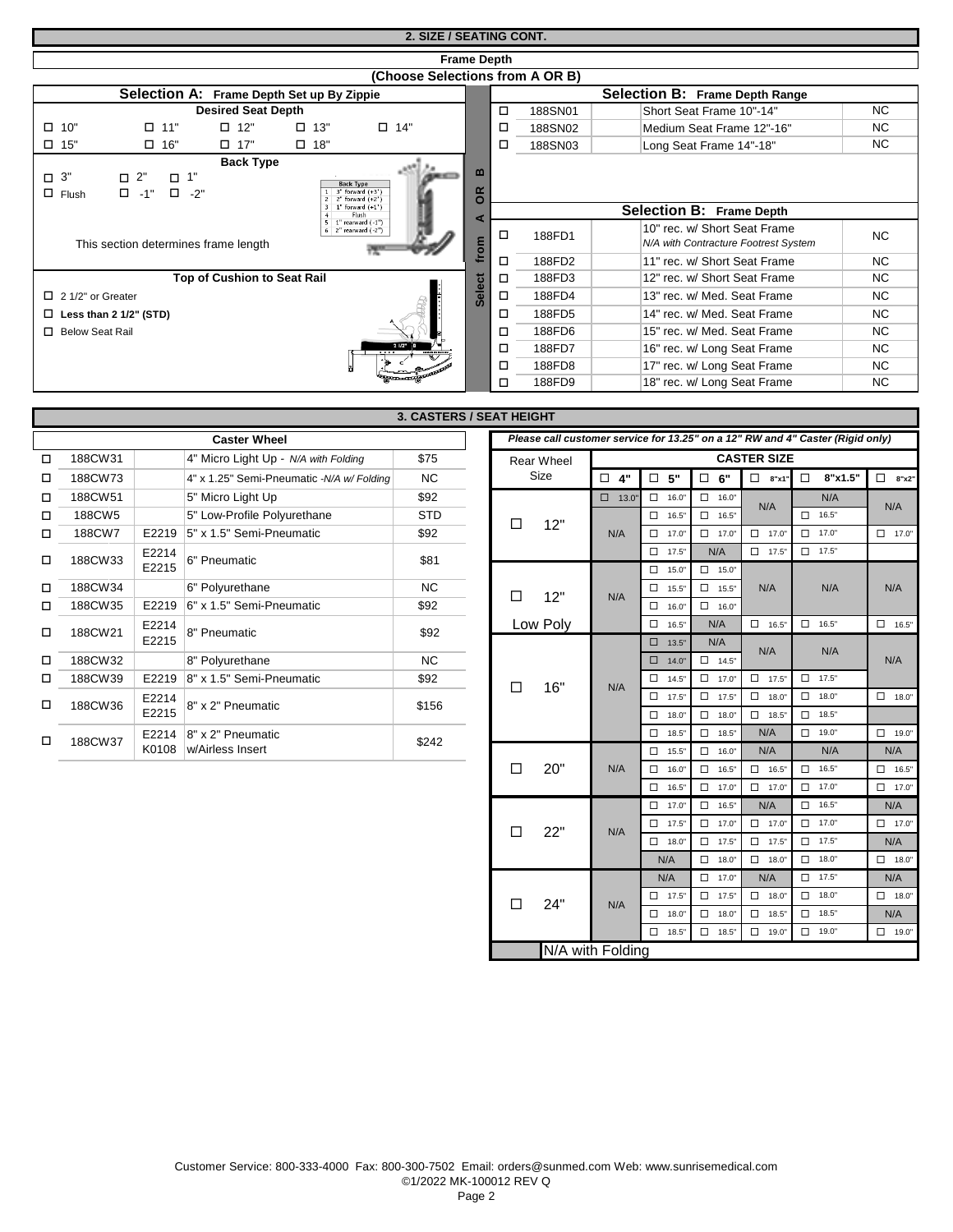### **One Arm Drive** *Only available with 6 spoke Mag wheels. One Arm Drive N/A with folding frame*

| п | 188AL17 | E0958 | One Arm Drive<br>Avail. w/20", 22", 24" Mag Rear Wheels | \$966     |
|---|---------|-------|---------------------------------------------------------|-----------|
|   | 188OA2  |       | <b>Standard Handrim</b>                                 | <b>NC</b> |
|   | 188HM1  |       | Right                                                   | <b>NC</b> |
|   | 188HM2  |       | Left                                                    | <b>NC</b> |
|   | 188OA1  |       | <b>Small Handrim</b>                                    | <b>NC</b> |
| п | 188HM1  |       | Right                                                   | <b>NC</b> |
|   | 188HM2  |       | Left                                                    | <b>NC</b> |
|   |         |       |                                                         |           |

| Axle    |                                                          |           |  |  |  |  |  |  |
|---------|----------------------------------------------------------|-----------|--|--|--|--|--|--|
| 188AX26 | One Arm Drive Axle<br>Only avail. w/One Arm Drive Option | STD       |  |  |  |  |  |  |
| 188AX1  | Quick Release                                            | <b>NC</b> |  |  |  |  |  |  |
| 188AX11 | Quad Quick Release<br>N/A with Lite Spokes               | \$135     |  |  |  |  |  |  |

|        |          | <b>Rear Wheel Size</b>                                                         |            |  |                             | Only available with 24" Mag wheels & not available with spoke quards. |                             |       |          |
|--------|----------|--------------------------------------------------------------------------------|------------|--|-----------------------------|-----------------------------------------------------------------------|-----------------------------|-------|----------|
|        |          | 12"-16" N/A w/handrims. 12" w/attendant wheel lock N/A w/ +5 - 60° tilt angle. |            |  | 188HR8                      |                                                                       | 8 Oblique                   |       | \$349    |
| □      | 188RW13  | 12" Mag - N/A with handrims                                                    | <b>STD</b> |  |                             |                                                                       |                             |       |          |
| □      | 188RW14  | 16" Mag - N/A with handrims                                                    | NC.        |  |                             |                                                                       | Rear Wheel & Handrim Matrix |       |          |
| $\Box$ | 188RW3   | 20" Mag                                                                        | NC.        |  |                             |                                                                       |                             |       |          |
| □      | 188RW8   | 22" Mag                                                                        | NC.        |  | <b>Handrim</b>              |                                                                       | <b>Rear Wheel</b>           |       |          |
| $\Box$ | 188RW1   | 24" Mag                                                                        | NC.        |  |                             |                                                                       | 5 Spoke                     | Spoke | Mag      |
| $\Box$ | 188RW90  | 20" Lite Spoke                                                                 | \$215      |  |                             |                                                                       | Mag                         |       | Wheel    |
| □      | 188RW91  | 22" Lite Spoke                                                                 | \$215      |  | <b>Aluminum Anodized</b>    |                                                                       | 20.22.24                    | 24    | 20,22,24 |
| $\Box$ | 188RW54  | 24" Lite Spoke                                                                 | \$215      |  | <b>Plastic Coat</b>         |                                                                       | 20,22,24                    | 24    | 20,22,24 |
| □      | 188RW103 | 20" Mag Wheel 5 Spoke                                                          | NC.        |  | <b>Projection 8 Oblique</b> |                                                                       | N/A                         | N/A   | 24       |
| п      | 188RW104 | 22" Mag Wheel 5 Spoke                                                          | NC.        |  |                             |                                                                       |                             |       |          |
| □      | 188RW102 | 24" Mag Wheel 5 Spoke                                                          | NC.        |  |                             |                                                                       |                             |       |          |

|        |                | <b>Rear Wheel Tire</b>                                     |           |
|--------|----------------|------------------------------------------------------------|-----------|
| 188RT1 | E2211<br>E2212 | Pneumatic                                                  | \$92      |
| 188RT2 | E2211<br>E2213 | <b>Pneumatic Airless Insert</b>                            | \$92      |
| 188RT3 |                | <b>Full Polyurethane</b><br>$N/A$ w/ 12" & 16" rear wheels | <b>NC</b> |
| 188RT4 |                | Low Polyurethane<br>Only Available with 12" wheels         | <b>NC</b> |

## Rear Tire & Wheel Matrix

|                             | <b>Rear Wheel</b> |       |                    |  |  |  |  |
|-----------------------------|-------------------|-------|--------------------|--|--|--|--|
| Tire                        | 5 Spoke<br>Mag    | Spoke | Mag Wheel          |  |  |  |  |
| Pneumatic                   | 20,22,24          | 24    | 12, 16, 20, 22, 24 |  |  |  |  |
| Pneumatic w/ Airless Insert | 20.22.24          | 24    | 12, 16, 20, 22, 24 |  |  |  |  |
| <b>Full Poly</b>            | 20.22.24          | 24    | 20.22.24           |  |  |  |  |
| <b>Low Poly</b>             | N/A               | N/A   | 12                 |  |  |  |  |

 $12"$  = mm  $16"$  = mm  $20"$  = 451mm  $22"$  = 501mm  $24"$  = 540mm

### **Handrim**

**Axle** *12" and 16" wheels not available with hand rims. See matrix for availability*

| п | 188HR1 | Aluminum Anodized                  | NC.   |
|---|--------|------------------------------------|-------|
| п | 188HR4 | Plastic Coated                     | \$118 |
| п | 188HR7 | Omit<br>N/A with wheel/axle credit | NC.   |

|                                             |        | <b>Projections (Not Available on Plastic Coated)</b>                  |       |
|---------------------------------------------|--------|-----------------------------------------------------------------------|-------|
| Rear Wheel Size                             |        | Only available with 24" Mag wheels & not available with spoke quards. |       |
| dant wheel lock N/A w/ +5 - 60° tilt angle. | 188HR8 | 8 Oblique                                                             | \$349 |

# Rear Wheel & Handrim Matrix

|                          | <b>Rear Wheel</b> |       |          |  |  |  |  |
|--------------------------|-------------------|-------|----------|--|--|--|--|
| <b>Handrim</b>           | 5 Spoke           | Spoke | Mag      |  |  |  |  |
|                          | Mag               |       | Wheel    |  |  |  |  |
| <b>Aluminum Anodized</b> | 20,22,24          | 24    | 20,22,24 |  |  |  |  |
| <b>Plastic Coat</b>      | 20.22.24          | 24    | 20,22,24 |  |  |  |  |
| Projection 8 Oblique     | N/A               | N/A   | 24       |  |  |  |  |

|   |                                         |                                               | <b>5. WHEEL LOCKS / HUB LOCK</b> |  |         |                                                                |       |
|---|-----------------------------------------|-----------------------------------------------|----------------------------------|--|---------|----------------------------------------------------------------|-------|
|   |                                         | <b>Wheel Lock</b>                             |                                  |  |         | <b>Extension Handle</b>                                        |       |
|   |                                         | Not available with Hub Lock                   |                                  |  | 188EH1  | E0961   6" Pair                                                | \$81  |
| □ | <b>NC</b><br>188WL34<br>High Mount Push |                                               |                                  |  |         |                                                                |       |
|   | Foot Lock                               |                                               |                                  |  |         |                                                                |       |
|   |                                         |                                               |                                  |  |         | <b>Hub Lock</b>                                                |       |
| □ | 188WL36                                 | N/A w/ One Arm Drive, Folding frame           | <b>NC</b>                        |  |         | Only available with 12" or 16" wheels. N/A with one arm drive. |       |
|   |                                         | defaults to left side, may limit folded width |                                  |  | 188LK01 | 12" Hub Lock                                                   | \$107 |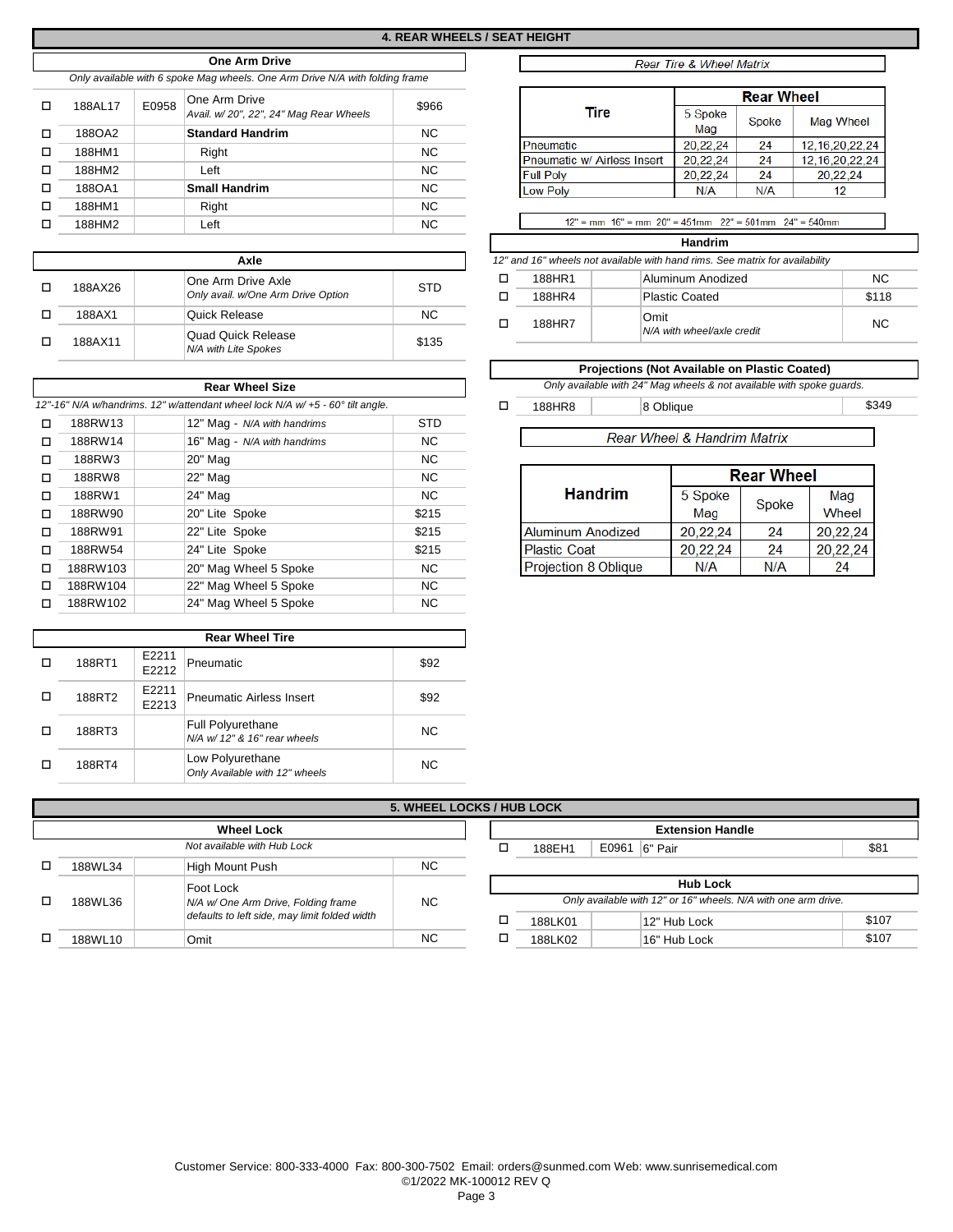|        |                                                                       |       | <b>6. FOOTRESTS</b> (See Appendix on Page 9 for matrix of Leg Length ranges) |                        |   |         |       |                                                                                                                                                                                                            |            |
|--------|-----------------------------------------------------------------------|-------|------------------------------------------------------------------------------|------------------------|---|---------|-------|------------------------------------------------------------------------------------------------------------------------------------------------------------------------------------------------------------|------------|
|        |                                                                       |       | Hanger Mounted Footrest (Footplates Mount to Hanger Tubing)                  |                        |   |         |       | <b>Footrest Hanger Options</b>                                                                                                                                                                             |            |
|        |                                                                       |       | <b>Hanger Type</b> (See Matrix on Page 9 for Lower Leg Length ranges)        |                        |   |         |       | <b>Neoprene Covers</b>                                                                                                                                                                                     |            |
| □      | 188H140                                                               |       | 70° Swing In/Out Front Mount                                                 | <b>NC</b>              | □ | 188IG2  |       | Only available for ext. mount hangers                                                                                                                                                                      | \$97       |
| □<br>□ | 188H142<br>188H158                                                    |       | 80° Swing In/Out Front Mount<br>90° Swing In/Out Front Mount                 | <b>NC</b><br><b>NC</b> | □ | 188HL1  | E0951 | <b>Heel Loops</b><br>N/A with Z-Finity 10-14 widths                                                                                                                                                        | \$43       |
| □      | 188H9                                                                 |       | 70° Heavy Duty Front Mount Lift-Off                                          | <b>NC</b>              | □ | 188HL5  | K0038 | Leg Strap                                                                                                                                                                                                  | \$43       |
| □      | 188H10                                                                |       | 80° Heavy Duty Front Mount Lift-Off                                          | <b>NC</b>              | □ | 188A54  |       | Extra Single Leg Strap                                                                                                                                                                                     | \$33       |
| □      | 188H11                                                                |       | 90° Heavy Duty Front Mount Lift-Off                                          | <b>NC</b>              |   |         |       |                                                                                                                                                                                                            |            |
| □      | 188H161                                                               | E0990 | Elev.Fnt Mount - N/A 10-11" wide                                             | \$338                  | □ | 188A110 | E0952 | Toe Loop<br>Only avail. w/ adult ang adj. footplates,                                                                                                                                                      | \$43       |
|        |                                                                       |       | <b>Extensions</b> (may interfere with some seat heights & casters)           |                        |   |         |       | N/A with Z-Finity footrest                                                                                                                                                                                 |            |
| □      | 188E23                                                                |       | 2" - not mounted                                                             | \$59                   | □ | 188H32  |       | Omit Hanger                                                                                                                                                                                                | $-$15$     |
| □      | 188E24                                                                |       | 4" - not mounted                                                             | \$59                   | □ | 188F7   |       | Omit Footplate and Ext. Tube                                                                                                                                                                               | $-$15$     |
|        |                                                                       |       | Footplate                                                                    |                        |   |         |       | <b>Z-Finity Hangers/Footrest System</b>                                                                                                                                                                    |            |
| □      | 188F9                                                                 | K0040 | Kids Angle Adjustable<br>N/A with 17"-18" widths                             | \$199                  |   |         |       | Maximum weight capacity for Z-Finity footrests is 165 lbs.<br>Some interference may exist in certain configurations.                                                                                       |            |
|        |                                                                       |       | Adult Angle Adj.                                                             |                        | □ | 188H162 |       | Z-Finity Hanger                                                                                                                                                                                            | <b>STD</b> |
| □      | 188F8                                                                 | K0040 | Available with 10"-18" widths                                                | \$199                  |   |         |       | Z-Finity Footrest Mount (Must Chose see Illustration on Page 9)                                                                                                                                            |            |
|        |                                                                       |       | Footboard                                                                    |                        | □ | 188DI22 |       | Direct Hanger Mt/Fixed Frame - High                                                                                                                                                                        | <b>NC</b>  |
| □      | 188F62                                                                | K0040 | Available with 10"-16" widths                                                | \$204                  | □ | 188DI23 |       | Direct Hanger Mt/Fixed Frame - Low                                                                                                                                                                         | <b>NC</b>  |
|        |                                                                       |       |                                                                              |                        | □ | 188DI24 |       | <b>Extension Tube Mount</b>                                                                                                                                                                                | <b>NC</b>  |
|        |                                                                       |       | Ext. Tube Mounted Footrests (Footplates Mount to Ext. Tube)                  |                        |   |         |       | Z-Finity Footrest Pivot Arm (Must Choose, use matrix on Page 9 for leg length)                                                                                                                             |            |
|        | <b>Hanger Type</b> (See Matrix on Page 9 for Lower Leg Length ranges) |       |                                                                              |                        | □ | 188DI20 |       | Short 2"                                                                                                                                                                                                   | <b>NC</b>  |
| □      | 188H145                                                               |       | 60° Swing In/Out                                                             | <b>NC</b>              | □ | 188DI21 |       | Long 3 1/4"                                                                                                                                                                                                | <b>NC</b>  |
| □      | 188H139                                                               |       | 70° Swing In/Out                                                             | <b>STD</b>             |   |         |       | <b>Z-Finity Footplate</b>                                                                                                                                                                                  |            |
| □      | 188H141                                                               |       | 80° Swing In/Out - N/A with 8" Casters                                       | <b>STD</b>             |   |         |       | Some interference may exist in certain configurations.                                                                                                                                                     |            |
| □      | 188H159                                                               | K0053 | Articulating - N/A 10"-13" widths                                            | \$397                  | □ | 188F320 | K0040 | Multi Angle Adjustable - Pair                                                                                                                                                                              | \$199      |
| □      | 188H160                                                               | E0990 | Elevating<br>$N/A$ w/ platform footplates or < 14" width                     | \$338                  |   |         |       | N/A with 8"-9" widths<br>Angle Adjustable Platform Footboard                                                                                                                                               |            |
|        | Extensions                                                            |       | (See Matrix on Page 9 for Lower Leg Length ranges)                           |                        | □ | 188F321 | K0040 |                                                                                                                                                                                                            | \$161      |
| □      | 188E1                                                                 |       | Short                                                                        | <b>NC</b>              | □ | 188F6   |       | Omit Footplate                                                                                                                                                                                             | <b>NC</b>  |
| □      | 188E2                                                                 |       | Medium                                                                       | <b>NC</b>              |   |         |       | Z-Finity Extension Tube Length (When Choosing Ext. Tube Mount)                                                                                                                                             |            |
| □      | 188E5                                                                 |       | Long                                                                         | <b>NC</b>              | о | 188E62  |       | Hemi Short                                                                                                                                                                                                 | <b>NC</b>  |
| □      | 188E16                                                                |       | <b>High Mount</b>                                                            | \$81                   | П | 188E1   |       | Short                                                                                                                                                                                                      | <b>NC</b>  |
|        |                                                                       |       | Footplate                                                                    |                        | П | 188E2   |       | Medium                                                                                                                                                                                                     | <b>NC</b>  |
|        |                                                                       |       | Composite                                                                    |                        | □ | 188E5   |       | Long                                                                                                                                                                                                       | <b>NC</b>  |
| □      | 188F1                                                                 |       | N/A In 10", 11" or 12" width                                                 | <b>STD</b>             |   |         |       |                                                                                                                                                                                                            |            |
| □      | 188F3                                                                 | K0040 | Adult Angle Adjustable<br>Available with 10"-18" widths                      | \$199                  |   |         |       | <b>JAY FOOT BOXES</b><br>Only available with Swing Away, Lift-off Hangers , Adult Angle Adj Footplates and ALR/ELR.                                                                                        |            |
| □      | 188F4                                                                 | K0040 | Kids Angle Adjustable<br>N/A with 17"-18" widths                             | \$199                  |   |         |       | Single Foot Box pairs N/A with 10"-15" frame widths. Full Foot boxes N/A with Heel Loop or<br>Leg Strap or in odd number sizes, Tall Height N/A w/ 14"-15" frame widths and ALR/ELR.<br>N/A with Z-Finity. |            |
| □      | 188F5                                                                 |       | Aluminum<br>Available with elevating 14"-18" wide                            | NC                     |   |         |       | <b>Single Foot Box</b>                                                                                                                                                                                     |            |
|        |                                                                       |       | Platform Flip-Up - Ang Adj                                                   |                        | □ | 188JX01 | E0954 | Standard Height - Left                                                                                                                                                                                     | \$242      |
| □      | 188F48                                                                | K0040 | Available on 60° 70° and 80° ext. mount                                      | \$204                  | □ | 188JX02 | E0954 | Tall Height - Left                                                                                                                                                                                         | \$242      |
|        |                                                                       |       | hangers only. N/A w/Folding Frame                                            |                        | □ | 188JX03 | E0954 | Standard Height - Right                                                                                                                                                                                    | \$242      |
|        |                                                                       |       |                                                                              |                        | Д | 188JX04 | E0954 | Tall Height - Right                                                                                                                                                                                        | \$242      |
|        |                                                                       |       | <b>Hanger Mounts</b>                                                         |                        | Д | 188JX05 | E0954 | Standard Height - Pair                                                                                                                                                                                     | \$484      |
|        |                                                                       |       | 1" Offset N/A with -5-50° and -5-35° preset tilt angle and                   |                        | □ | 188JX06 | E0954 | Tall Height - Pair                                                                                                                                                                                         | \$484      |
|        |                                                                       |       | possible interference with 80° & 90° hangers                                 |                        |   | OR      |       | <b>Full Foot Box</b>                                                                                                                                                                                       |            |
| □      | 188MZ02                                                               |       | Standard Hanger Mount                                                        | <b>STD</b>             | □ | 188JX07 | E0954 | <b>Full Foot box Std Height</b>                                                                                                                                                                            | \$376      |
| □      | 188MZ01                                                               |       | 1" Offset Hanger Mount                                                       | \$33                   | П | 188JX08 |       | E0954 Full Foot box Tall Height                                                                                                                                                                            | \$376      |
|        |                                                                       |       |                                                                              |                        | □ | 188JX09 | E0954 | Full Foot box w/ Divider Std Ht                                                                                                                                                                            | \$429      |
|        |                                                                       |       |                                                                              |                        |   |         |       |                                                                                                                                                                                                            | 0.400      |

| Articulating / Elevating Hanger Cover |                |       |  |  |  |  |  |  |  |  |
|---------------------------------------|----------------|-------|--|--|--|--|--|--|--|--|
| 188DI47                               | Neoprene Cover | \$365 |  |  |  |  |  |  |  |  |
| 188DI48                               | Gel Pad Cover  | \$429 |  |  |  |  |  |  |  |  |

|                                                                             |                         | 6. FOOTRESTS (See Appendix on Page 9 for matrix of Leg Length ranges) |            |   |         |       |                                                                                                                      |            |
|-----------------------------------------------------------------------------|-------------------------|-----------------------------------------------------------------------|------------|---|---------|-------|----------------------------------------------------------------------------------------------------------------------|------------|
|                                                                             |                         | Hanger Mounted Footrest (Footplates Mount to Hanger Tubing)           |            |   |         |       | <b>Footrest Hanger Options</b>                                                                                       |            |
|                                                                             |                         | <b>Hanger Type</b> (See Matrix on Page 9 for Lower Leg Length ranges) |            | □ | 188IG2  |       | <b>Neoprene Covers</b>                                                                                               | \$97       |
| 188H140                                                                     |                         | 70° Swing In/Out Front Mount                                          | <b>NC</b>  |   |         |       | Only available for ext. mount hangers                                                                                |            |
| 188H142                                                                     |                         | 80° Swing In/Out Front Mount                                          | <b>NC</b>  | □ | 188HL1  | E0951 | <b>Heel Loops</b>                                                                                                    | \$43       |
| 188H158                                                                     |                         | 90° Swing In/Out Front Mount                                          | <b>NC</b>  |   |         |       | N/A with Z-Finity 10-14 widths                                                                                       |            |
| 188H9                                                                       |                         | 70° Heavy Duty Front Mount Lift-Off                                   | <b>NC</b>  | □ | 188HL5  | K0038 | Leg Strap                                                                                                            | \$43       |
| 188H10                                                                      |                         | 80° Heavy Duty Front Mount Lift-Off                                   | <b>NC</b>  | □ | 188A54  |       | Extra Single Leg Strap                                                                                               | \$33       |
| 188H11                                                                      |                         | 90° Heavy Duty Front Mount Lift-Off                                   | <b>NC</b>  |   |         |       | Toe Loop                                                                                                             |            |
| 188H161                                                                     | E0990                   | Elev.Fnt Mount - N/A 10-11" wide                                      | \$338      | □ | 188A110 | E0952 | Only avail. w/ adult ang adj. footplates,                                                                            | \$43       |
|                                                                             |                         | <b>Extensions</b> (may interfere with some seat heights & casters)    |            |   |         |       | N/A with Z-Finity footrest                                                                                           |            |
| 188E23                                                                      |                         | 2" - not mounted                                                      | \$59       | □ | 188H32  |       | Omit Hanger                                                                                                          | $-$15$     |
| 188E24                                                                      |                         | 4" - not mounted                                                      | \$59       | □ | 188F7   |       | Omit Footplate and Ext. Tube                                                                                         | $-$15$     |
| <b>Footplate</b>                                                            |                         |                                                                       |            |   |         |       | Z-Finity Hangers/Footrest System                                                                                     |            |
| Kids Angle Adjustable<br>K0040<br>\$199<br>188F9<br>N/A with 17"-18" widths |                         |                                                                       |            |   |         |       | Maximum weight capacity for Z-Finity footrests is 165 lbs.<br>Some interference may exist in certain configurations. |            |
|                                                                             |                         | Adult Angle Adj.                                                      |            | □ | 188H162 |       | Z-Finity Hanger                                                                                                      | <b>STD</b> |
| 188F8                                                                       | K0040                   | Available with 10"-18" widths                                         | \$199      |   |         |       | <b>Z-Finity Footrest Mount</b> (Must Chose see Illustration on Page 9)                                               |            |
| 188F62                                                                      | K0040                   | Footboard                                                             | \$204      | □ | 188DI22 |       | Direct Hanger Mt/Fixed Frame - High                                                                                  | <b>NC</b>  |
|                                                                             |                         | Available with 10"-16" widths                                         |            | □ | 188DI23 |       | Direct Hanger Mt/Fixed Frame - Low                                                                                   | <b>NC</b>  |
|                                                                             |                         |                                                                       |            | □ | 188DI24 |       | <b>Extension Tube Mount</b>                                                                                          | <b>NC</b>  |
|                                                                             |                         | Ext. Tube Mounted Footrests (Footplates Mount to Ext. Tube)           |            |   |         |       | Z-Finity Footrest Pivot Arm (Must Choose, use matrix on Page 9 for leg length)                                       |            |
|                                                                             |                         | <b>Hanger Type</b> (See Matrix on Page 9 for Lower Leg Length ranges) |            | □ | 188DI20 |       | Short 2"                                                                                                             | <b>NC</b>  |
| 188H145                                                                     |                         | 60° Swing In/Out                                                      | <b>NC</b>  | □ | 188DI21 |       | Long 3 1/4"                                                                                                          | <b>NC</b>  |
| 188H139                                                                     |                         | 70° Swing In/Out                                                      | <b>STD</b> |   |         |       | <b>Z-Finity Footplate</b>                                                                                            |            |
| 188H141                                                                     |                         | 80° Swing In/Out - N/A with 8" Casters                                | <b>STD</b> |   |         |       | Some interference may exist in certain configurations.                                                               |            |
| 188H159                                                                     | K0053                   | Articulating - N/A 10"-13" widths                                     | \$397      | □ | 188F320 | K0040 | Multi Angle Adjustable - Pair                                                                                        | \$199      |
| 188H160                                                                     | E0990                   | Elevating<br>$N/A$ w/platform footplates or < 14" width               | \$338      |   |         |       | N/A with 8"-9" widths<br>Angle Adjustable Platform Footboard                                                         |            |
| <b>Extensions</b>                                                           |                         | (See Matrix on Page 9 for Lower Leg Length ranges)                    |            | □ | 188F321 | K0040 |                                                                                                                      | \$161      |
| 188E1                                                                       |                         | Short                                                                 | <b>NC</b>  | □ | 188F6   |       | Omit Footplate                                                                                                       | <b>NC</b>  |
| 188E2                                                                       |                         | Medium                                                                | <b>NC</b>  |   |         |       | Z-Finity Extension Tube Length (When Choosing Ext. Tube Mount)                                                       |            |
| 188E5                                                                       |                         | Long                                                                  | <b>NC</b>  | о | 188E62  |       | Hemi Short                                                                                                           | <b>NC</b>  |
| 188E16                                                                      |                         | High Mount                                                            | \$81       | □ | 188E1   |       | Short                                                                                                                | <b>NC</b>  |
|                                                                             |                         | Footplate                                                             |            | □ | 188E2   |       | Medium                                                                                                               | <b>NC</b>  |
| 188F1                                                                       | Composite<br><b>STD</b> |                                                                       |            |   | 188E5   |       | Long                                                                                                                 | <b>NC</b>  |
|                                                                             |                         | N/A In 10", 11" or 12" width                                          |            |   |         |       |                                                                                                                      |            |

|       | Aluminum<br>Available with elevating 14"-18" wide                     | NC.        |   |           |       | <b>Single Foot Box</b>         |       |
|-------|-----------------------------------------------------------------------|------------|---|-----------|-------|--------------------------------|-------|
|       | Platform Flip-Up - Ang Adj                                            |            | ◻ | 188JX01   | E0954 | Standard Height - Left         | \$242 |
| K0040 | Available on 60 $^{\circ}$ 70 $^{\circ}$ and 80 $^{\circ}$ ext. mount | \$204      | ◻ | 188JX02   | E0954 | Tall Height - Left             | \$242 |
|       | hangers only. N/A w/Folding Frame                                     |            | п | 188JX03   | E0954 | Standard Height - Right        | \$242 |
|       |                                                                       |            | п | 188JX04   | E0954 | Tall Height - Right            | \$242 |
|       | <b>Hanger Mounts</b>                                                  |            | п | 188JX05   | E0954 | Standard Height - Pair         | \$484 |
|       | 1" Offset N/A with -5-50° and -5-35° preset tilt angle and            |            |   | 188JX06   | E0954 | Tall Height - Pair             | \$484 |
|       | possible interference with 80° & 90° hangers                          |            |   | <b>OR</b> |       | <b>Full Foot Box</b>           |       |
|       | Standard Hanger Mount                                                 | <b>STD</b> |   | 188JX07   |       | E0954 Full Foot box Std Height | \$376 |

188JX09 E0954 Full Foot box w/ Divider Std Ht \$429 188JX10 | E0954 Full Foot box w/ Divider Tall Ht **\$429** 

o o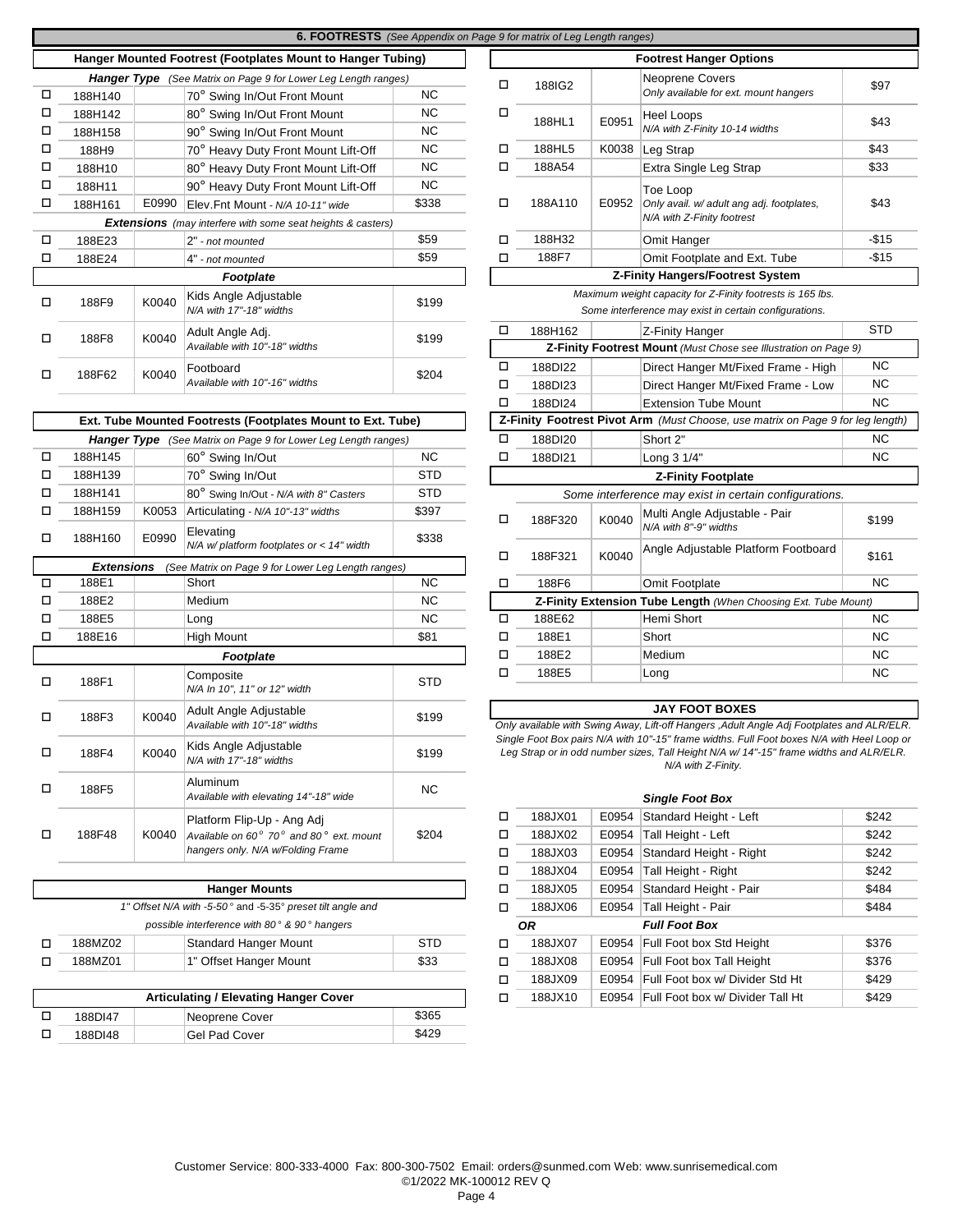# **6. FOOTRESTS CONT.** *(See Appendix for matrix)*

### **Contracture Footrest System (CFS)**

|        |         | N/A w/Neoprene Impact Guards, Kids Angle Adj. Aluminum Footrests, Dual Post Armrest or Folding Frame. |       |   |         |                        |           |
|--------|---------|-------------------------------------------------------------------------------------------------------|-------|---|---------|------------------------|-----------|
| $\Box$ | 188H26  | <b>Contracture Footrest System</b>                                                                    | \$376 |   | 188E2   | <b>REGULAR</b>         | <b>NC</b> |
| □      | 188FP01 | CFS - Center Mount                                                                                    | NC.   | □ | 188EP5  | 12.5" Extension Height | <b>NC</b> |
| $\Box$ | 188FP02 | CFS - Outside Mount                                                                                   | NC.   | ப | 188EP6  | 13.0" Extension Height | <b>NC</b> |
| □      | 188E1   | <b>SHORT</b>                                                                                          | NC.   | □ | 188EP7  | 13.5" Extension Height | <b>NC</b> |
| □      | 188EP1  | 10.5" Extension Height                                                                                | NC.   | □ | 188EP8  | 14.0" Extension Height | <b>NC</b> |
| □      | 188EP2  | 11.0" Extension Height                                                                                | NC.   |   | 188EP9  | 14.5" Extension Height | <b>NC</b> |
| □      | 188EP3  | 11.5" Extension Height                                                                                | NC.   | □ | 188EP10 | 15.0" Extension Height | <b>NC</b> |
| □      | 188EP4  | 12.0" Extension Height                                                                                | NC.   |   |         |                        |           |
| □      | 188EP5  | 12.5" Extension Height                                                                                | NC.   |   |         |                        |           |
| □      | 188EP6  | 13.0" Extension Height                                                                                | NC.   |   |         |                        |           |
|        |         |                                                                                                       |       |   |         |                        |           |

|         | . N/A W/ Neoprene impact Guards, Kids Angle Adj. Aluminum Footrests, Dual Post Armrest or Folding Frame |       |   |         |                        |           |
|---------|---------------------------------------------------------------------------------------------------------|-------|---|---------|------------------------|-----------|
| 188H26  | <b>Contracture Footrest System</b>                                                                      | \$376 |   | 188E2   | <b>REGULAR</b>         | <b>NC</b> |
| 188FP01 | CFS - Center Mount                                                                                      | NC.   | а | 188EP5  | 12.5" Extension Height | NC.       |
| 188FP02 | CFS - Outside Mount                                                                                     | NC.   | ⊐ | 188EP6  | 13.0" Extension Height | NC.       |
| 188E1   | <b>SHORT</b>                                                                                            | NC.   | ⊐ | 188EP7  | 13.5" Extension Height | NC.       |
| 188EP1  | 10.5" Extension Height                                                                                  | NC.   | ⊐ | 188EP8  | 14.0" Extension Height | NC.       |
| 188EP2  | 11.0" Extension Height                                                                                  | NC.   | ⊐ | 188EP9  | 14.5" Extension Height | NC.       |
| 188EP3  | 11.5" Extension Height                                                                                  | NC.   | а | 188EP10 | 15.0" Extension Height | NC.       |
|         |                                                                                                         |       |   |         |                        |           |

|          |       |                                    | <b>7. BACKREST / SEATING</b> |         |                             |                                                                      |                   |
|----------|-------|------------------------------------|------------------------------|---------|-----------------------------|----------------------------------------------------------------------|-------------------|
|          |       | <b>DYNAMIC BACKREST</b>            |                              |         |                             | <b>JAY Backs</b> (Optional)                                          |                   |
|          |       | Dynamic Backrest                   |                              |         |                             | Ordering JAY backs on-chair, See the JAY Price List. Requires Part # |                   |
| 188BT101 | E2398 | N/A w/ Reclining or Folding Frame. | \$1,605                      |         | <b>JAY Bundled Backrest</b> |                                                                      |                   |
|          |       | N/A in some configurations.        |                              | 188JB01 | Backrest Name or Part #     |                                                                      | <b>Price List</b> |
|          |       |                                    |                              |         | Width:                      | Height:                                                              |                   |

|        |         | STROLLER HANDLE BACK POSTS - BACK RESTS (Choose A, B, C or D) |           |   |                     |                                             |
|--------|---------|---------------------------------------------------------------|-----------|---|---------------------|---------------------------------------------|
|        |         | A. Fixed Height                                               |           |   |                     | <b>OR</b>                                   |
| □      | 188BP9  | Low (19" Ht)                                                  | <b>NC</b> |   |                     |                                             |
| $\Box$ | 188BP10 | <b>NC</b>                                                     |           |   | C. Mono Back System |                                             |
| □      | 188BP11 | Tall (25" Ht)                                                 | <b>NC</b> | A |                     | Must select JAY J3 when ordering Mono Back. |
| □      | 188BP13 | Removable Extension                                           | \$92      |   |                     | N/A w/ Folding Frame.                       |
|        | 188RG1  | Folding Adjustable Rigidizer                                  | \$188     |   | <b>Select One</b>   |                                             |
|        |         | N/A w/ Mono Back                                              |           |   | 188MO1              | Mono Backrest System                        |

|   |         |                                        |           |   | AND Select desired Fush Handle |                                                         |  |
|---|---------|----------------------------------------|-----------|---|--------------------------------|---------------------------------------------------------|--|
|   |         | <b>B Height Adjustable</b>             |           |   | 188PH8                         | Std. Angle Adj. Push Handle Length                      |  |
|   |         | Rigid Back w/ Angle Adjust Push Handle |           |   | 188PH9                         | Long Angle Adj. Push Handle Length                      |  |
| □ | 188B170 | Std. (16"-22" Height.)                 | NC.       |   |                                |                                                         |  |
| □ | 188PH8  | Std. Angle Adj. Push Handle Lgth       | NC.       | B |                                |                                                         |  |
| □ | 188PH9  | Long Angle Adj. Push Handle Length     | <b>NC</b> |   |                                | <b>OR</b>                                               |  |
| □ | 188B171 | Tall (19"-25" Height.)                 | NC.       |   |                                |                                                         |  |
| □ | 188PH8  | Std. Angle Adj. Push Handle Lgth       | NC.       |   |                                | <b>D. Reclining Backrest</b>                            |  |
| □ | 188PH9  | Long Angle Adj. Push Handle Length     | <b>NC</b> |   |                                | Only available with 40° Tilt Range. N/A w/Folding Frame |  |



| LOW (19" HI)                           | ت ۱۷      |   |   |                                       |       |                                             |         |   |
|----------------------------------------|-----------|---|---|---------------------------------------|-------|---------------------------------------------|---------|---|
| Medium (22" Ht)                        | NC.       |   |   |                                       |       | <b>C. Mono Back System</b>                  |         |   |
| Tall (25" Ht)                          | <b>NC</b> | A |   |                                       |       | Must select JAY J3 when ordering Mono Back. |         |   |
| Removable Extension                    | \$92      |   |   |                                       |       | N/A w/ Folding Frame.                       |         |   |
| Folding Adjustable Rigidizer           | \$188     |   |   | <b>Select One</b>                     |       |                                             |         |   |
| N/A w/ Mono Back                       |           |   | □ | 188MO1                                |       | Mono Backrest System                        | \$532   | C |
|                                        |           |   | □ | 188MO <sub>2</sub>                    | E2398 | Mono Backrest System                        | \$1,605 |   |
| <b>OR</b>                              |           |   |   |                                       |       | with Dynamic Backrest                       |         |   |
|                                        |           |   |   | <b>AND Select desired Push Handle</b> |       |                                             |         |   |
| <b>B Height Adjustable</b>             |           |   | □ | 188PH8                                |       | Std. Angle Adj. Push Handle Length          | NC.     |   |
| Rigid Back w/ Angle Adjust Push Handle |           |   | □ | 188PH9                                |       | Long Angle Adj. Push Handle Length          | NC      |   |
|                                        |           |   |   |                                       |       |                                             |         |   |

|         |       |         | <b>OR</b>                                                                                       |           |  |
|---------|-------|---------|-------------------------------------------------------------------------------------------------|-----------|--|
|         |       |         | <b>D. Reclining Backrest</b>                                                                    |           |  |
|         |       |         | Only available with 40° Tilt Range. N/A w/Folding Frame                                         |           |  |
| 188BT21 | E1225 |         | <b>Reclining Backrest</b>                                                                       | \$950     |  |
|         | ◻     |         | 188B172 Medium (21" Height)                                                                     | NC.       |  |
|         | □     |         | 188B173 Tall (24" Height)                                                                       | <b>NC</b> |  |
| 188BP64 |       | release | Angle Adj stroller handles<br>Height adj range 19"-23"<br>N/A on 10" widths w/Dual Trigger tilt | \$161     |  |
|         | п     | 188PH8  | Standard push handle                                                                            | <b>NC</b> |  |
|         | П     |         | 188PH9 Long push handle                                                                         | <b>NC</b> |  |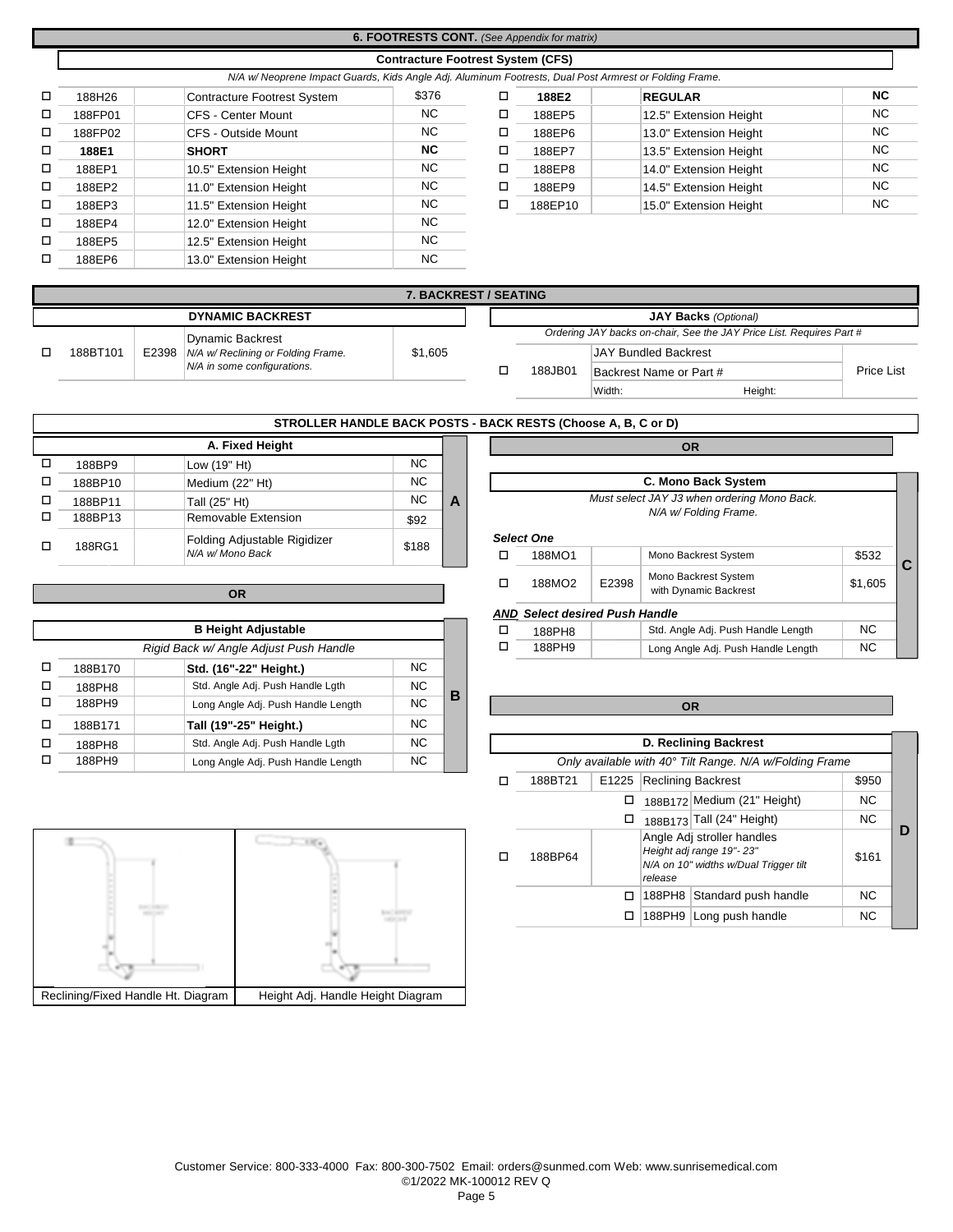# **7. BACKREST / SEATING CONT.**

### **Mono Backrest Options ONLY**

|  | N/A on Folding Frame, Vent/Battery Tray Base(LTV only), Reclining Backrest, Desk Length Arm pads, Canopy and 10"-11" frame widths and depths. |
|--|-----------------------------------------------------------------------------------------------------------------------------------------------|

|              |                                |                  | JAY J3 Back for Mono Backrest System     |           |         | JAY J3 Back for Mono Backrest System Cont. |                                     |                                              |           |  |  |
|--------------|--------------------------------|------------------|------------------------------------------|-----------|---------|--------------------------------------------|-------------------------------------|----------------------------------------------|-----------|--|--|
| $\Box$       | 188JB04                        |                  | JAY J3 Back Mono                         | See OF    |         |                                            |                                     | Select desired Headrest Mount - optional     |           |  |  |
| □            | 188JB05                        |                  | JAY J3 via JAY Your Way                  | See OF    | □       | 188MH10                                    |                                     | E1028 Axys Mount & Bracket                   | \$247     |  |  |
|              | <b>JAY J3 Backrest Contour</b> |                  |                                          |           | □       | 188MH15                                    | E1028                               | Cobra Flip Back Mount and Bracket            | \$301     |  |  |
|              |                                |                  |                                          |           | □       | 188MH16                                    | E1028                               | Onyx Mount and Bracket                       | \$215     |  |  |
| □            | 188JP06                        |                  | E2613 J3 PA Back - 2.2" of Contour Depth | \$575     | п       | 188MH17                                    |                                     | Omit                                         | <b>NC</b> |  |  |
| □            | 188JP08                        |                  | E2615 J3 PL Back - 3" of Contour Depth   |           |         | Select desired Headrest Pad - optional     |                                     |                                              |           |  |  |
|              |                                |                  |                                          | \$671     | □       | 188HE65                                    |                                     | E0955 Plush Head Support Pad 8"              | \$242     |  |  |
| □            | 188JP09                        | E2620            | J3 PDL Back - 6" of Contour Depth        | \$805     | □       | 188HE66                                    | E0955                               | Plush Head Support Pad 10"                   | \$242     |  |  |
|              |                                |                  | N/A w/ 12" width                         |           | □       | 188HE78                                    | E0955                               | Plush Head Support Pad 14"                   | \$242     |  |  |
| □            | 188JP10                        | E2620            | J3 PDC Back - 6" of Contour Depth        | \$805     | □       | 188HE87                                    | E0955                               | HeadsUp Lrg: 5.3" Lng Arms                   | \$333     |  |  |
|              |                                |                  | N/A w/ 12" width                         |           | □       | 188HE88                                    | E0955                               | HeadsUp Med: 4.1" Sht Arms                   | \$333     |  |  |
|              | JAY J3 Backrest Height         |                  |                                          |           | □       | 188HE89                                    | E0955                               | HeadsUp Sml: 3.5" Sht Arms                   | \$333     |  |  |
| □            | 188JR07                        |                  | UT Standard - 16.5" shell height         | <b>NC</b> | □       | 188HE83                                    | E0955                               | Adjust-A-Plush Standard                      | \$279     |  |  |
|              |                                |                  |                                          |           | □       | 188HE82                                    | E0955                               | Adjust-A-Plush Narrow                        | \$279     |  |  |
| □            | 188JR08                        |                  | UT Medium - 18" shell height             | <b>NC</b> |         | Select desired Lateral - optional          |                                     |                                              |           |  |  |
|              |                                |                  | N/A w/ 12" width                         |           |         |                                            |                                     | □ LAT 4X4 S/A MOUNTS includes 1" OFFSET - PR | \$848     |  |  |
| □            | 188JR09                        |                  | UT Tall - 19.5" shell height             | <b>NC</b> |         | 188ZV14                                    |                                     | E0956 LATERAL 4X4 W/ 1" OFFSET-PAIR          | \$274     |  |  |
|              |                                |                  | N/A w/ 12" width                         |           |         | 188ZS07                                    | E1028                               | LATERAL SWING AWAY MOUNT-PAIR                | \$574     |  |  |
| □            | 188JR10                        |                  | SH Standard - 21" shell height           | <b>NC</b> |         |                                            |                                     | □ LAT 4X5 S/A MOUNTS includes 1" OFFSET - PR | \$848     |  |  |
|              |                                |                  | N/A w/ 12" width                         |           |         | 188ZV15                                    |                                     | E0956 LATERAL 4X5 W/ 1" OFFSET-PAIR          | \$274     |  |  |
| □            | 188JR11                        |                  | SH Medium - 22.5" shell height           | NC        |         | 188ZS07                                    |                                     | E1028 LATERAL SWING AWAY MOUNT-PAIR          | \$574     |  |  |
|              |                                |                  | N/A w/ 12" width                         |           |         |                                            |                                     | □ LAT 4X6 S/A MOUNTS includes 1" OFFSET - PR | \$848     |  |  |
|              |                                |                  | SH Tall - 24" shell height               | <b>NC</b> |         | 188ZV16                                    | E0956                               | LATERAL 4X6 W/ 1" OFFSET-PAIR                | \$274     |  |  |
| 188JR12<br>□ |                                | N/A w/ 12" width |                                          |           | 188ZS07 |                                            | E1028 LATERAL SWING AWAY MOUNT-PAIR | \$574                                        |           |  |  |

### $JAY$  J3 Backrest Width

*Some interference may exist w/ armrest when ordering a backrest width greater than 4" wider than the base.*

|  | 188JQ06 | 12" Backrest Width                     | <b>NC</b> | □ LAT 6X5 S/A MOUNTS includes 1" OFFSET - PR      |
|--|---------|----------------------------------------|-----------|---------------------------------------------------|
|  |         | Available w/UT Standard 16.5" shell ht |           | E0956 LATERAL 6X5 W/ 1" OFFSET-PAIR<br>1887V18    |
|  | 188JQ01 | 14" Backrest Width                     | NC.       | E1028 LATERAL SWING AWAY MOUNT-PAIR<br>1887S07    |
|  | 188JQ02 | 16" Backrest Width                     | NC.       | $\Box$ LAT 6X6 S/A MOUNTS includes 1" OFFSET - PR |
|  | 188JQ03 | 18" Backrest Width                     | NC.       | 1887V19<br>E0956 LATERAL 6X6 W/ 1" OFFSET-PAIR    |

# JAY J3 Backrest Color

| 188GZ01 | Black                           | NC.  |
|---------|---------------------------------|------|
| 188G702 | Match Frame- Standard Colors    | NC.  |
| 188GZ03 | Match Frame- Personalized Color | \$53 |



|                         |       | JAY J3 Back for Mono Backrest System                      |           |   |                                              |       | JAY J3 Back for Mono Backrest System Cont.        |           |
|-------------------------|-------|-----------------------------------------------------------|-----------|---|----------------------------------------------|-------|---------------------------------------------------|-----------|
| 188JB04                 |       | JAY J3 Back Mono                                          | See OF    |   |                                              |       | <b>Select desired Headrest Mount - optional</b>   |           |
| 188JB05                 |       | JAY J3 via JAY Your Way                                   | See OF    | □ | 188MH10                                      |       | E1028 Axys Mount & Bracket                        | \$247     |
| <b>Backrest Contour</b> |       |                                                           |           | □ | 188MH15                                      | E1028 | Cobra Flip Back Mount and Bracket                 | \$301     |
|                         |       |                                                           |           | □ | 188MH16                                      | E1028 | Onyx Mount and Bracket                            | \$215     |
| 188JP06                 |       | E2613 J3 PA Back - 2.2" of Contour Depth                  | \$575     | □ | 188MH17                                      |       | Omit                                              | <b>NC</b> |
|                         |       |                                                           |           |   | Select desired Headrest Pad - optional       |       |                                                   |           |
| 188JP08                 |       | E2615 J3 PL Back - 3" of Contour Depth                    | \$671     | □ | 188HE65                                      |       | E0955 Plush Head Support Pad 8"                   | \$242     |
|                         |       | J3 PDL Back - 6" of Contour Depth                         |           | □ | 188HE66                                      |       | E0955 Plush Head Support Pad 10"                  | \$242     |
| 188JP09                 | E2620 | N/A w/ 12" width                                          | \$805     | □ | 188HE78                                      |       | E0955 Plush Head Support Pad 14"                  | \$242     |
|                         | E2620 | J3 PDC Back - 6" of Contour Depth                         | \$805     | □ | 188HE87                                      |       | E0955   HeadsUp Lrg: 5.3" Lng Arms                | \$333     |
| 188JP10                 |       | N/A w/ 12" width                                          |           | □ | 188HE88                                      | E0955 | HeadsUp Med: 4.1" Sht Arms                        | \$333     |
| <b>Backrest Height</b>  |       |                                                           |           | □ | 188HE89                                      | E0955 | HeadsUp Sml: 3.5" Sht Arms                        | \$333     |
|                         |       |                                                           | <b>NC</b> | □ | 188HE83                                      | E0955 | Adjust-A-Plush Standard                           | \$279     |
| 188JR07                 |       | UT Standard - 16.5" shell height                          |           | п | 188HE82                                      | E0955 | Adjust-A-Plush Narrow                             | \$279     |
|                         |       | UT Medium - 18" shell height                              | <b>NC</b> |   | Select desired Lateral - optional            |       |                                                   |           |
| 188JR08                 |       | N/A w/ 12" width                                          |           |   | □ LAT 4X4 S/A MOUNTS includes 1" OFFSET - PR |       |                                                   | \$848     |
|                         |       | UT Tall - 19.5" shell height                              | <b>NC</b> |   | 188ZV14                                      |       | E0956   LATERAL 4X4 W/ 1" OFFSET-PAIR             | \$274     |
| 188JR09                 |       | N/A w/ 12" width                                          |           |   | 188ZS07                                      |       | E1028 LATERAL SWING AWAY MOUNT-PAIR               | \$574     |
| 188JR10                 |       | SH Standard - 21" shell height                            | <b>NC</b> |   |                                              |       | $\Box$ LAT 4X5 S/A MOUNTS includes 1" OFFSET - PR | \$848     |
|                         |       | N/A w/ 12" width                                          |           |   | 188ZV15                                      |       | E0956 LATERAL 4X5 W/ 1" OFFSET-PAIR               | \$274     |
|                         |       | SH Medium - 22.5" shell height                            | <b>NC</b> |   | 188ZS07                                      |       | E1028 LATERAL SWING AWAY MOUNT-PAIR               | \$574     |
| 188JR11                 |       | N/A w/ 12" width                                          |           |   |                                              |       | □ LAT 4X6 S/A MOUNTS includes 1" OFFSET - PR      | \$848     |
|                         |       | SH Tall - 24" shell height                                |           |   | 188ZV16                                      |       | E0956 LATERAL 4X6 W/ 1" OFFSET-PAIR               | \$274     |
| 188JR12                 |       | N/A w/ 12" width                                          | <b>NC</b> |   | 188ZS07                                      |       | E1028 LATERAL SWING AWAY MOUNT-PAIR               | \$574     |
| <b>Backrest Width</b>   |       |                                                           |           |   |                                              |       | □ LAT 6X4 S/A MOUNTS includes 1" OFFSET - PR      | \$848     |
|                         |       | nterference may exist w/ armrest when ordering a backrest |           |   | 188ZV17                                      |       | E0956 LATERAL 6X4 W/ 1" OFFSET-PAIR               | \$274     |
|                         |       | reater than 4" wider than the base.                       |           |   | 188ZS07                                      |       | E1028 LATERAL SWING AWAY MOUNT-PAIR               | \$574     |
|                         |       | 12" Backrest Width                                        |           |   |                                              |       | □ LAT 6X5 S/A MOUNTS includes 1" OFFSET - PR      | \$848     |
| 188JQ06                 |       | Available w/UT Standard 16.5" shell ht                    | <b>NC</b> |   | 188ZV18                                      |       | E0956 LATERAL 6X5 W/ 1" OFFSET-PAIR               | \$274     |
| 188JQ01                 |       | 14" Backrest Width                                        | <b>NC</b> |   | 188ZS07                                      |       | E1028 LATERAL SWING AWAY MOUNT-PAIR               | \$574     |
| 188JQ02                 |       | 16" Backrest Width                                        | <b>NC</b> |   |                                              |       | □ LAT 6X6 S/A MOUNTS includes 1" OFFSET - PR      | \$848     |
| 188JQ03                 |       | 18" Backrest Width                                        | <b>NC</b> |   | 188ZV19                                      |       | E0956 LATERAL 6X6 W/ 1" OFFSET-PAIR               | \$274     |
| <b>Backrest Color</b>   |       |                                                           |           |   | 188ZS07                                      |       | E1028 LATERAL SWING AWAY MOUNT-PAIR               | \$574     |
| 188GZ01                 |       | <b>Black</b>                                              | <b>NC</b> |   |                                              |       |                                                   |           |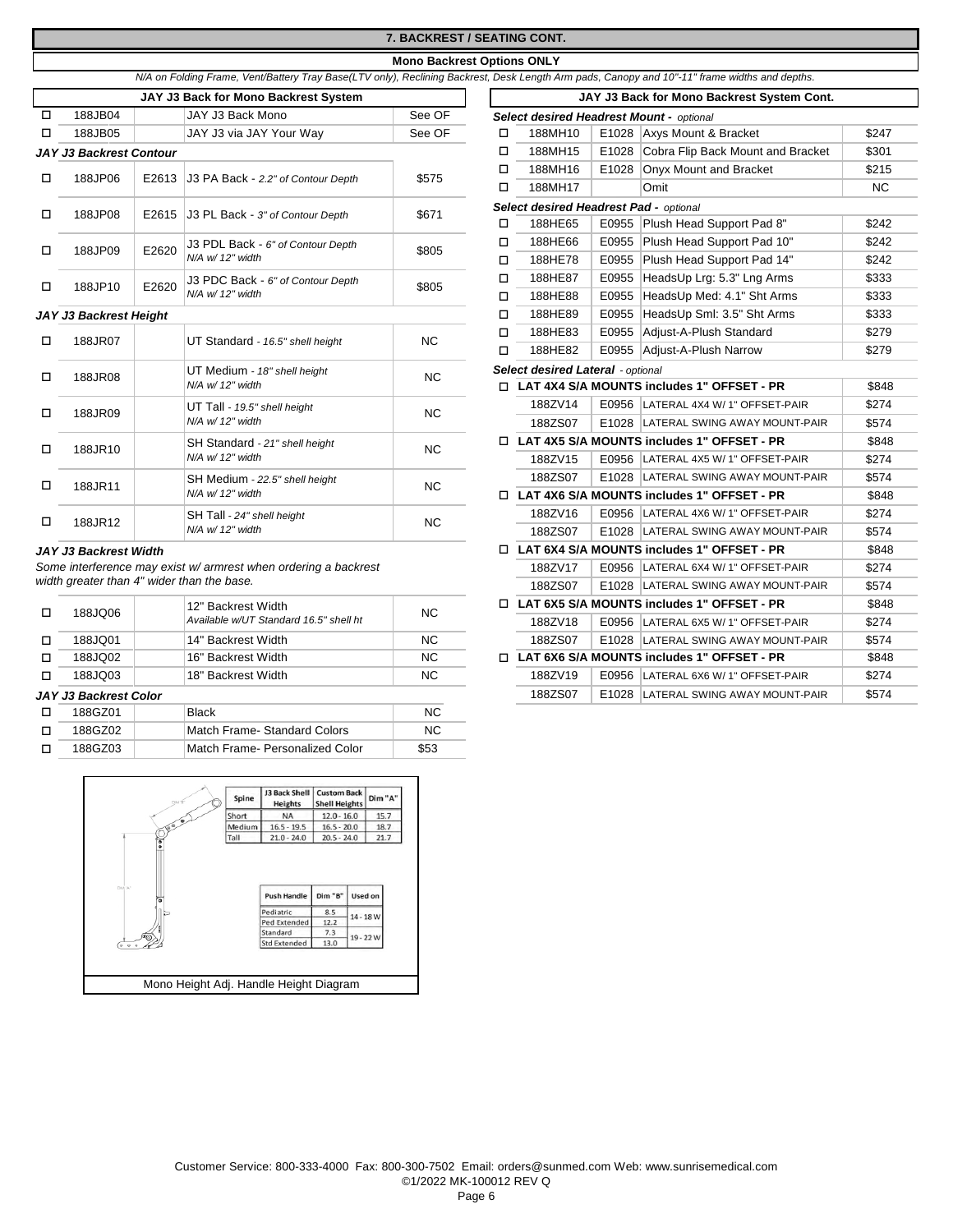*Dual Post not available with 0 - 13" deep or with 14 - 15" deep seat pan, Dual Post also not available with contracture Footrest. Some interference may exist in some configurations.*

| □      | 188AA12  | E0973 | T-Post Regular w/Foam                                            | \$284 |   |         |       |                             |
|--------|----------|-------|------------------------------------------------------------------|-------|---|---------|-------|-----------------------------|
| □      | 188AA13  | E0973 | T-Post Tall w/Foam                                               | \$284 | □ | 188JL01 | E2209 | Arm Trough - 14" long - Le  |
| $\Box$ | 188AA3   |       | Flip-Up                                                          | NC.   | □ | 188JL04 | E2209 | Arm Trough - 14" long - Rig |
| □      | 188AA1   | E0973 | Adjustable Locking Flip-Up                                       | \$284 | □ | 188JL05 | E2209 | Arm Trough - 14" long - Pa  |
| $\Box$ | 188AA7   | E0973 | Length Adjust. Locking Flip-Up                                   | \$296 | □ | 188JL02 | E2209 | Arm Trough - 18" long - Le  |
|        |          |       | N/A with Contour Armpad                                          |       | □ | 188JL06 | E2209 | Arm Trough - 18" long - Rio |
| $\Box$ | 188AA62  |       | Dual Post                                                        | NC.   | □ | 188JL07 | E2209 | Arm Trough - 18" long - Pa  |
| $\Box$ | 188AA63  | E0973 | Dual Post Height Adjustable                                      | \$289 | □ | 188JL03 | E2209 | Arm Trough - 22" long - Le  |
| о      | 188AA43  |       | Dual Post Flip Back                                              | \$205 | □ | 188JL08 | E2209 | Arm Trough - 22" long - Rio |
| $\Box$ | 188AA48  | E0973 | Dual Post Flip Back Height Adj.                                  | \$317 | □ | 188JL09 | E2209 | Arm Trough - 22" long - Pa  |
| о      | 188AA11  | E0973 | Single-Post Height Adj. Std.                                     | \$306 |   |         |       | JAY Arm Trough - Hardware   |
| □      | 188AA29  | E0973 | Single-Post Height Adi, Low                                      | \$306 | □ | 188JN01 |       | Fixed - Each                |
|        |          |       | Height Adj. Cantilever Armrest                                   |       | □ | 188JN03 |       | Fixed - Pair                |
| □      | 188AA154 | E0973 | Avail. w/ Mono Back only.<br>N/A w/20", 22" and 24" rear wheels. | \$268 | □ | 188JN02 | E1028 | Swing Away - Rotational - I |
|        |          |       |                                                                  |       |   |         |       |                             |

|                                                                        |         | Armpad              |           |  |                                                                                                       |       |             |  |  |
|------------------------------------------------------------------------|---------|---------------------|-----------|--|-------------------------------------------------------------------------------------------------------|-------|-------------|--|--|
| Contour & Ergo only w/ Single Post Height Adj. - Foam only Length Adj. |         |                     |           |  | <b>Side Guard</b>                                                                                     |       |             |  |  |
| □                                                                      | 188AM23 | Desk Classic        | <b>NC</b> |  | Not available with height adjustable armrests, T Posts or<br>Cantilever armrests. N/A with Mono Back. |       |             |  |  |
| □                                                                      | 188AM21 | Desk Contour        | <b>NC</b> |  |                                                                                                       |       |             |  |  |
| □                                                                      | 188AM24 | <b>Full Classic</b> | NC.       |  | 188SG33                                                                                               | K0108 | Plastic Std |  |  |
| $\Box$                                                                 | 188AM22 | <b>Full Contour</b> | NC.       |  | 188SG29                                                                                               | K0108 | Plastic Low |  |  |
| □                                                                      | 188AM9  | Foam Short          | <b>NC</b> |  |                                                                                                       |       |             |  |  |
| □                                                                      | 188AM10 | Foam Long           | <b>NC</b> |  |                                                                                                       |       |             |  |  |
| п                                                                      | 188AM27 | Ergo armpad         | <b>NC</b> |  |                                                                                                       |       |             |  |  |

| Armrest Receiver for Single Post Height Adjustable Armrest |     |    |  |  |  |  |  |
|------------------------------------------------------------|-----|----|--|--|--|--|--|
| 188AR17                                                    | Low |    |  |  |  |  |  |
| 188AR18                                                    | Std | ΝC |  |  |  |  |  |

# **Armrest - Height Adjustable JAY Arm Troughs**

*N/A with Length Adj. Locking Flip Up and Adj Locking Flip Up armrests and Single Post Height Adj Armrests. Full Length Classic Armpads will automatically be selected when choosing only one side Arm Trough.*

| 188AA13 | E0973 | T-Post Tall w/Foam                                                 | \$284 | □ | 188JL01 | E2209 | Arm Trough - 14" long - Left   | \$220 |
|---------|-------|--------------------------------------------------------------------|-------|---|---------|-------|--------------------------------|-------|
| 188AA3  |       | Flip-Up                                                            | NC.   | □ | 188JL04 | E2209 | Arm Trough - 14" long - Right  | \$220 |
| 188AA1  | E0973 | Adjustable Locking Flip-Up                                         | \$284 | □ | 188JL05 | E2209 | Arm Trough - 14" long - Pair   | \$440 |
| 188AA7  | E0973 | Length Adjust. Locking Flip-Up                                     | \$296 | □ | 188JL02 | E2209 | Arm Trough - 18" long - Left   | \$220 |
|         |       | N/A with Contour Armpad                                            |       | □ | 188JL06 | E2209 | Arm Trough - 18" long - Right  | \$220 |
| 188AA62 |       | Dual Post                                                          | NC.   | □ | 188JL07 | E2209 | Arm Trough - 18" long - Pair   | \$440 |
| 188AA63 | E0973 | Dual Post Height Adjustable                                        | \$289 | □ | 188JL03 | E2209 | Arm Trough - 22" long - Left   | \$220 |
| 188AA43 |       | Dual Post Flip Back                                                | \$205 | □ | 188JL08 | E2209 | Arm Trough - 22" long - Right  | \$220 |
| 188AA48 | E0973 | Dual Post Flip Back Height Adj.                                    | \$317 | ◻ | 188JL09 | E2209 | Arm Trough - 22" long - Pair   | \$440 |
| 188AA11 | E0973 | Single-Post Height Adj. Std.                                       | \$306 |   |         |       | JAY Arm Trough - Hardware      |       |
| 188AA29 | E0973 | Single-Post Height Adj. Low                                        | \$306 | ◻ | 188JN01 |       | Fixed - Each                   | NC.   |
|         |       | Height Adj. Cantilever Armrest                                     |       | □ | 188JN03 |       | Fixed - Pair                   | NC.   |
| 88AA154 | E0973 | Avail. w/ Mono Back only.<br>$N/A$ w/20". 22" and 24" rear wheels. | \$268 | ◻ | 188JN02 | E1028 | Swing Away - Rotational - Each | \$268 |
|         |       |                                                                    |       | □ | 188JN04 | E1028 | Swing Away - Rotational - Pair | \$537 |
|         |       |                                                                    |       |   |         |       |                                |       |

| <b>Side Guard</b>                                                                                     |       |                    |       |  |  |  |  |  |
|-------------------------------------------------------------------------------------------------------|-------|--------------------|-------|--|--|--|--|--|
| Not available with height adjustable armrests, T Posts or<br>Cantilever armrests. N/A with Mono Back. |       |                    |       |  |  |  |  |  |
| 188SG33                                                                                               | K0108 | Plastic Std        | \$151 |  |  |  |  |  |
| 188SG29                                                                                               | K0108 | <b>Plastic Low</b> | \$151 |  |  |  |  |  |

|                     | <b>Armrest Matrix for Single Post</b> |          |                    |                                                           |              |  |
|---------------------|---------------------------------------|----------|--------------------|-----------------------------------------------------------|--------------|--|
|                     |                                       |          |                    | <b>Classic Pad</b>                                        |              |  |
| <b>Armrest Size</b> | <b>Transfer Tube Length D</b>         | Receiver |                    | Pad length L                                              |              |  |
|                     |                                       |          | H Range            | <b>Desk</b><br>$10 - 1/4"$<br><b>Desk</b><br>$10 - 1/2$ " | Full         |  |
| <b>Std</b>          | 8"                                    | Std      | 10-3/4" to 15-3/4" |                                                           |              |  |
|                     |                                       | Low      | 8-3/4" to 13-3/4"  |                                                           | 14"          |  |
| Low                 | $5 - 1/4"$                            | Std      | 9" to 13"          |                                                           |              |  |
|                     |                                       | Low      | 7-1/4" to 11-1/4"  |                                                           |              |  |
|                     |                                       |          |                    | <b>Contour Pad</b>                                        |              |  |
|                     |                                       | Receiver | H Range            | Pad length L                                              |              |  |
|                     |                                       |          |                    |                                                           | Full         |  |
|                     |                                       | Std      | 10" to 15"         |                                                           | $14 - 1/4"$  |  |
|                     |                                       | Low      | 8-1/4" to 13-1/4"  |                                                           |              |  |
|                     |                                       | Std      | 8-1/2" to 12-1/2"  |                                                           |              |  |
|                     | н                                     | Low      | 6-3/4" to 10-3/4"  |                                                           |              |  |
|                     |                                       |          |                    | Ergo Pad                                                  |              |  |
|                     |                                       | Receiver | H Range            |                                                           | Pad length L |  |
|                     |                                       | Std      | 10-1/2" to 15-1/2" |                                                           |              |  |
|                     | $D -$                                 | Low      | 8-3/4" to 13-3/4"  |                                                           |              |  |
|                     |                                       | Std      | 9" to 13"          | $11-3/4"$                                                 |              |  |
|                     |                                       | Low      | 7-1/4" to 11-1/4"  |                                                           |              |  |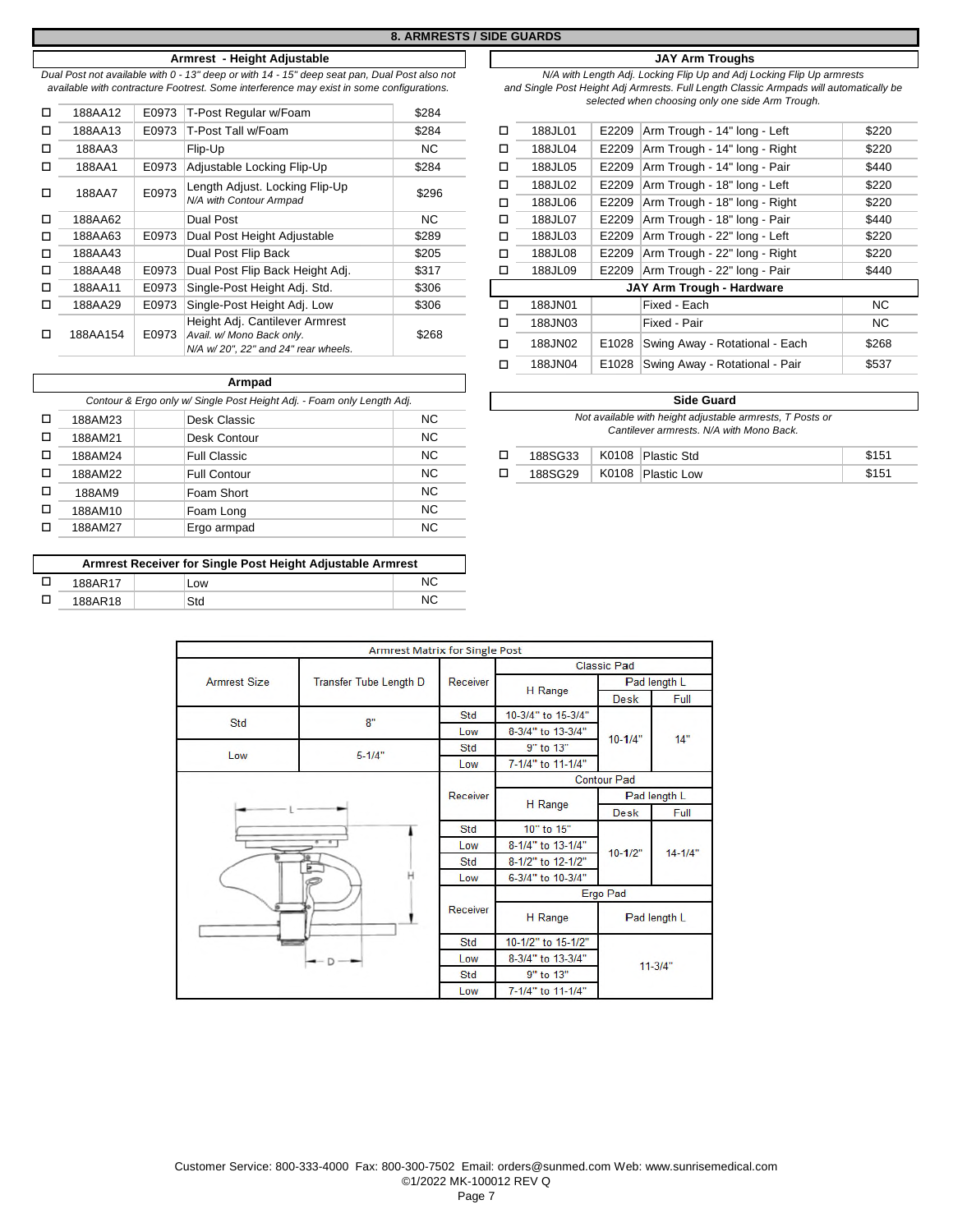|   |                  |       |                                                                                                                                                                     |                  | <b>9. ACCESSORIES</b>  |                    |                |                                                                                                                                 |                |
|---|------------------|-------|---------------------------------------------------------------------------------------------------------------------------------------------------------------------|------------------|------------------------|--------------------|----------------|---------------------------------------------------------------------------------------------------------------------------------|----------------|
|   |                  |       | Back Pack (Kids Backpack included)                                                                                                                                  |                  |                        |                    |                | Canopy (SunShade)                                                                                                               |                |
|   |                  |       | All Zippie chairs ship with one Kids Backpack at NC                                                                                                                 |                  |                        |                    |                | Need 2" back post clearance to mount canopy hardware, may require next height base                                              |                |
| □ | 188A1            |       | Utility Backpack - Black                                                                                                                                            | \$81             |                        |                    |                | seating; please note some interference may occur with some headrest configurations.<br>with Mono Back. Must remove for folding. |                |
| □ | 188A2            |       | Additional Zippie Backpack                                                                                                                                          | \$64             |                        |                    |                |                                                                                                                                 |                |
|   |                  |       |                                                                                                                                                                     |                  | □                      | 1888A06            | K0108          | Canopy (Sunshade) 10"-14" Width                                                                                                 | \$296          |
|   |                  |       | <b>Seat Pouch</b>                                                                                                                                                   |                  | $\Box$                 | 1888A07            | K0108          | Canopy (Sunshade) 15"-20" Width                                                                                                 | \$296          |
| □ | 188A8            |       | <b>Black</b>                                                                                                                                                        | \$54             |                        |                    |                |                                                                                                                                 |                |
|   |                  |       |                                                                                                                                                                     |                  |                        |                    |                | <b>JAY Anterior Thoracic Support</b>                                                                                            |                |
|   |                  |       | <b>Miscellaneous</b>                                                                                                                                                |                  |                        |                    |                | <b>Style</b>                                                                                                                    |                |
| □ | 188A83           |       | <b>Tool Kit</b>                                                                                                                                                     | \$59             | □                      | 188JY01            | E0960          | Classic Dynamic                                                                                                                 | \$201          |
|   |                  |       | <b>Positioning Belt (w/clamps)</b>                                                                                                                                  |                  | о<br>□                 | 188JY02<br>188JY03 | E0960<br>E0960 | <b>Classic Structure</b><br>Contour Dynamic                                                                                     | \$201<br>\$201 |
| □ | 188A112          | E0978 | 1" Dual Pull Side Squeeze Padded                                                                                                                                    | \$92             | о                      | 188JY04            | E0960          | <b>Contour Structure</b>                                                                                                        | \$201          |
| □ | 188A117          | E0978 | Belt 2" Aircraft Buckle                                                                                                                                             | \$118            | □                      | 188JY05            | E0960          | Center Opening with Buckle                                                                                                      | \$201          |
| □ | 188A118          | E0978 | Belt 2" Aircraft Buckle Padded                                                                                                                                      | \$128            |                        |                    |                | <b>Size</b>                                                                                                                     |                |
| □ | 188A814          | E0978 | JAY 2 Pt 1" Push Btn - 4.5" Pad                                                                                                                                     | \$128            | □                      | 188JZ01            |                | Small                                                                                                                           | <b>NC</b>      |
| □ | 188ZZ25          | E0978 | JAY 2 Pt 1.5" Push Btn - No Pad                                                                                                                                     | \$43             | □                      | 188JZ02            |                | Medium                                                                                                                          | <b>NC</b>      |
| □ | 188ZZ26          | E0978 | JAY 2 Pt 1.5" Push Btn - 7.5" Pad                                                                                                                                   | \$93             | □                      | 188JZ03            |                | Large                                                                                                                           | NC             |
| □ | 188ZZ27          | E0978 | JAY 2 Pt 2" Push Btn - No Pad                                                                                                                                       | \$43             | □                      | 188JZ04            |                | X-Large                                                                                                                         | <b>NC</b>      |
| □ | 188ZZ28          | E0978 | JAY 2 Pt 2" Push Btn - 9.5" Pad                                                                                                                                     | \$93             |                        |                    |                |                                                                                                                                 |                |
|   |                  |       |                                                                                                                                                                     |                  |                        |                    |                |                                                                                                                                 |                |
|   |                  |       | Vertical Mount Vent Tray-Back cane Mount<br>Dovetail Vertical Frame Mounted Hardware                                                                                |                  |                        |                    |                |                                                                                                                                 |                |
| □ | 188LF12          | E1029 | for LTV Vent (limit 15lbs) includes 1 Utility                                                                                                                       | \$532            |                        |                    |                | <b>JAY Padded Trunk Strap</b>                                                                                                   |                |
|   |                  |       | Hook. - Must remove for folding.<br>Dovetail Vertical Frame Mt Hardware for                                                                                         |                  | о                      | 188JA01            | E0960          | Padded Trunk Strap - Small                                                                                                      | \$201          |
| □ | 188LF13          | E1029 | Trilogy Vent (limit 15lbs) includes 1 Utility                                                                                                                       | \$532            | □                      | 188JA02            | E0960          | Padded Trunk Strap - Medium                                                                                                     | \$201          |
|   |                  |       | Hook - Must remove for folding.                                                                                                                                     |                  | □                      | 188JA03            | E0960          | Padded Trunk Strap - Large                                                                                                      | \$201          |
| □ | 188LF7           |       | <b>Utility Hook</b>                                                                                                                                                 | \$27             | □                      | 188JA04            | E0960          | Padded Trunk Strap - XL                                                                                                         | \$201          |
|   |                  |       | <b>Upper Extremity Support Tray</b>                                                                                                                                 |                  |                        |                    |                | <b>Spoke Guard</b>                                                                                                              |                |
|   |                  |       | When ordering a tray with full armrest or desk armrest pads, add 1" to seat width to<br>determine best tray size. N/A with JAY Arm Trough. Must remove for folding. |                  |                        |                    |                | Not available with 12" & 16" rear wheels & Projections Handrims                                                                 |                |
|   |                  |       |                                                                                                                                                                     |                  | □                      | 188A23             | K0065          | Black                                                                                                                           | \$123          |
| □ | 188A29           | E0950 | X-Sm (Suggested 10"-12" Width)                                                                                                                                      | \$274            | □                      | 188A303            | K0065          | Clear Zippie                                                                                                                    | \$123          |
| □ | 188A30           | E0950 | Sm (Suggested 13"-14" Width)                                                                                                                                        | \$274<br>\$274   |                        |                    |                |                                                                                                                                 |                |
| □ | 188A31           | E0950 | Med (Suggested 15"-17" Width)                                                                                                                                       | \$274            | $\Box$                 |                    | E0971          | Anti-Tip                                                                                                                        | \$161          |
| □ | 188A32           | E0950 | Lrg (Suggested 18"-20" Width)                                                                                                                                       |                  | <b>10. FRAME COLOR</b> | 188AT1             |                | Rear Anti-Tip                                                                                                                   |                |
|   |                  |       | <b>Standard Colors</b>                                                                                                                                              |                  |                        |                    |                | <b>Standard Matte Colors</b>                                                                                                    |                |
| □ | 188C140          |       | <b>Aztec Gold</b>                                                                                                                                                   | <b>NC</b>        | □                      | 188C116            |                | <b>Matte Black</b>                                                                                                              | <b>NC</b>      |
| □ | 188C2            |       | Black - N/A as base with Zebra                                                                                                                                      | NC.              | П                      | 188C151            |                | Matte Black Cherry                                                                                                              | <b>NC</b>      |
| □ | 188C141          |       | <b>Black Cherry</b>                                                                                                                                                 | <b>NC</b>        | □                      | 188C152            |                | <b>Matte Purple</b>                                                                                                             | <b>NC</b>      |
| □ | 188C10           |       | <b>Black Opal</b>                                                                                                                                                   | NC.              | □                      | 188C150            |                | Matte Electric Blue                                                                                                             | <b>NC</b>      |
| □ | 188C38           |       | <b>Blue Opal</b>                                                                                                                                                    | NC.              | □                      | 188C149            |                | Matte Evergreen                                                                                                                 | <b>NC</b>      |
| □ | 188C36           |       | Candy Blue                                                                                                                                                          | <b>NC</b>        |                        |                    |                |                                                                                                                                 |                |
| □ | 188C14           |       | Candy Purple                                                                                                                                                        | <b>NC</b>        |                        |                    |                | <b>Personalized Colors</b>                                                                                                      |                |
| □ | 188C35           |       | Candy Red                                                                                                                                                           | NC.              | □                      | 188C43             |                | Mossy Oak Camouflage                                                                                                            | \$424          |
| □ | 188C142          |       | Electric Blue                                                                                                                                                       | NC.              | □                      | 188C42             |                | <b>Stars and Stripes</b>                                                                                                        | \$424          |
| □ | 188C143          |       | Evergreen                                                                                                                                                           | <b>NC</b>        |                        |                    |                | Zebra                                                                                                                           |                |
| □ | 188C126          |       | Glow                                                                                                                                                                | NC.              | □                      | 188C108            |                | Choose base color from Standard colors:                                                                                         | \$424          |
| □ | 188C144          |       | Green Apple                                                                                                                                                         | NC.              |                        |                    |                | White is Standard.                                                                                                              |                |
| □ | 188C147          |       | Hot Sparkle Pink                                                                                                                                                    | NC.              |                        |                    |                |                                                                                                                                 |                |
| □ | 188C148          |       | Mauve Pink                                                                                                                                                          | <b>NC</b>        |                        |                    |                |                                                                                                                                 |                |
| □ | 188C103          |       | Rootbeer                                                                                                                                                            | NC.              |                        |                    |                |                                                                                                                                 |                |
| □ | 188C114          |       | Sparkle Silver                                                                                                                                                      | NC.              |                        |                    |                |                                                                                                                                 |                |
| □ | 188C145          |       | Sunrise Orange                                                                                                                                                      | NC.<br><b>NC</b> |                        |                    |                |                                                                                                                                 |                |
| □ | 188C113<br>188C8 |       | <b>Titanium Color Paint</b><br>Yellow                                                                                                                               | NC               |                        |                    |                |                                                                                                                                 |                |
| □ |                  |       |                                                                                                                                                                     |                  |                        |                    |                |                                                                                                                                 |                |

# $Canopy (SunShade)$

|            | 1888A06 | K0108 Canopy (Sunshade) 10"-14" Width | \$296 |
|------------|---------|---------------------------------------|-------|
| Seat Pouch | 1888A07 | K0108 Canopy (Sunshade) 15"-20" Width | \$296 |

|                      |                                    |       |   |         |              | <b>JAY Anterior Thoracic Support</b> |       |
|----------------------|------------------------------------|-------|---|---------|--------------|--------------------------------------|-------|
| <b>Miscellaneous</b> |                                    |       |   |         | <b>Style</b> |                                      |       |
|                      | <b>Tool Kit</b>                    | \$59  | □ | 188JY01 | E0960        | Classic Dynamic                      | \$201 |
|                      |                                    |       | ◻ | 188JY02 | E0960        | Classic Structure                    | \$201 |
|                      | <b>Positioning Belt (w/clamps)</b> |       | □ | 188JY03 | E0960        | Contour Dynamic                      | \$201 |
|                      | 1" Dual Pull Side Squeeze Padded   | \$92  | □ | 188JY04 | E0960        | Contour Structure                    | \$201 |
|                      | Belt 2" Aircraft Buckle            | \$118 | □ | 188JY05 | E0960        | Center Opening with Buckle           | \$201 |
|                      | Belt 2" Aircraft Buckle Padded     | \$128 |   |         |              | <b>Size</b>                          |       |
|                      | JAY 2 Pt 1" Push Btn - 4.5" Pad    | \$128 | □ | 188JZ01 |              | Small                                | NC.   |
|                      | JAY 2 Pt 1.5" Push Btn - No Pad    | \$43  | □ | 188JZ02 |              | Medium                               | NC.   |
|                      | JAY 2 Pt 1.5" Push Btn - 7.5" Pad  | \$93  | □ | 188JZ03 |              | Large                                | NC.   |
|                      | JAY 2 Pt 2" Push Btn - No Pad      | \$43  |   | 188JZ04 |              | X-Large                              | NC.   |
|                      |                                    |       |   |         |              |                                      |       |

| <b>JAY Padded Trunk Strap</b> |                                                                 |        |                             |       |  |  |  |  |  |  |
|-------------------------------|-----------------------------------------------------------------|--------|-----------------------------|-------|--|--|--|--|--|--|
|                               | 188JA01                                                         | E0960  | \$201                       |       |  |  |  |  |  |  |
|                               | 188JA02                                                         | E0960  | Padded Trunk Strap - Medium | \$201 |  |  |  |  |  |  |
|                               | 188JA03                                                         | E0960  | Padded Trunk Strap - Large  | \$201 |  |  |  |  |  |  |
|                               | 188JA04                                                         | E0960  | Padded Trunk Strap - XL     | \$201 |  |  |  |  |  |  |
| <b>Spoke Guard</b>            |                                                                 |        |                             |       |  |  |  |  |  |  |
|                               | Not available with 12" & 16" rear wheels & Projections Handrims |        |                             |       |  |  |  |  |  |  |
| -                             | .00133                                                          | KOOGE. | $-1$                        | 0.100 |  |  |  |  |  |  |

| □ | 188A23 | $\vert$ K0065 Black |                                | 123  |
|---|--------|---------------------|--------------------------------|------|
| □ |        |                     | 188A303   K0065   Clear Zippie | 5123 |
|   |        |                     |                                |      |

| 188A31 |                        | EU950   Med (Suggested 15"-17" Width) | \$274     |   | Anti-Tip                                  |  |                              |           |  |  |  |  |
|--------|------------------------|---------------------------------------|-----------|---|-------------------------------------------|--|------------------------------|-----------|--|--|--|--|
| 88A32  |                        | E0950   Lrg (Suggested 18"-20" Width) | \$274     | □ | E0971<br>\$161<br>Rear Anti-Tip<br>188AT1 |  |                              |           |  |  |  |  |
|        | <b>10. FRAME COLOR</b> |                                       |           |   |                                           |  |                              |           |  |  |  |  |
|        |                        | <b>Standard Colors</b>                |           |   |                                           |  | <b>Standard Matte Colors</b> |           |  |  |  |  |
| 88C140 |                        | Aztec Gold                            | NC.       |   | 188C116                                   |  | Matte Black                  | NC.       |  |  |  |  |
| 188C2  |                        | Black - N/A as base with Zebra        | <b>NC</b> | □ | 188C151                                   |  | Matte Black Cherry           | <b>NC</b> |  |  |  |  |
| 88C141 |                        | <b>Black Cherry</b>                   | <b>NC</b> | □ | 188C152                                   |  | Matte Purple                 | <b>NC</b> |  |  |  |  |
| 88C10  |                        | <b>Black Opal</b>                     | <b>NC</b> | □ | 188C150                                   |  | Matte Electric Blue          | <b>NC</b> |  |  |  |  |
| 88C38  |                        | <b>Blue Opal</b>                      | <b>NC</b> |   | 188C149                                   |  | Matte Evergreen              | <b>NC</b> |  |  |  |  |
| .      |                        |                                       | $\cdots$  |   |                                           |  |                              |           |  |  |  |  |

| <b>Personalized Colors</b> |         |                                                                        |       |  |  |  |  |  |
|----------------------------|---------|------------------------------------------------------------------------|-------|--|--|--|--|--|
|                            | 188C43  | Mossy Oak Camouflage                                                   | \$424 |  |  |  |  |  |
|                            | 188C42  | <b>Stars and Stripes</b>                                               | \$424 |  |  |  |  |  |
|                            | 188C108 | Zebra<br>Choose base color from Standard colors:<br>White is Standard. | \$424 |  |  |  |  |  |